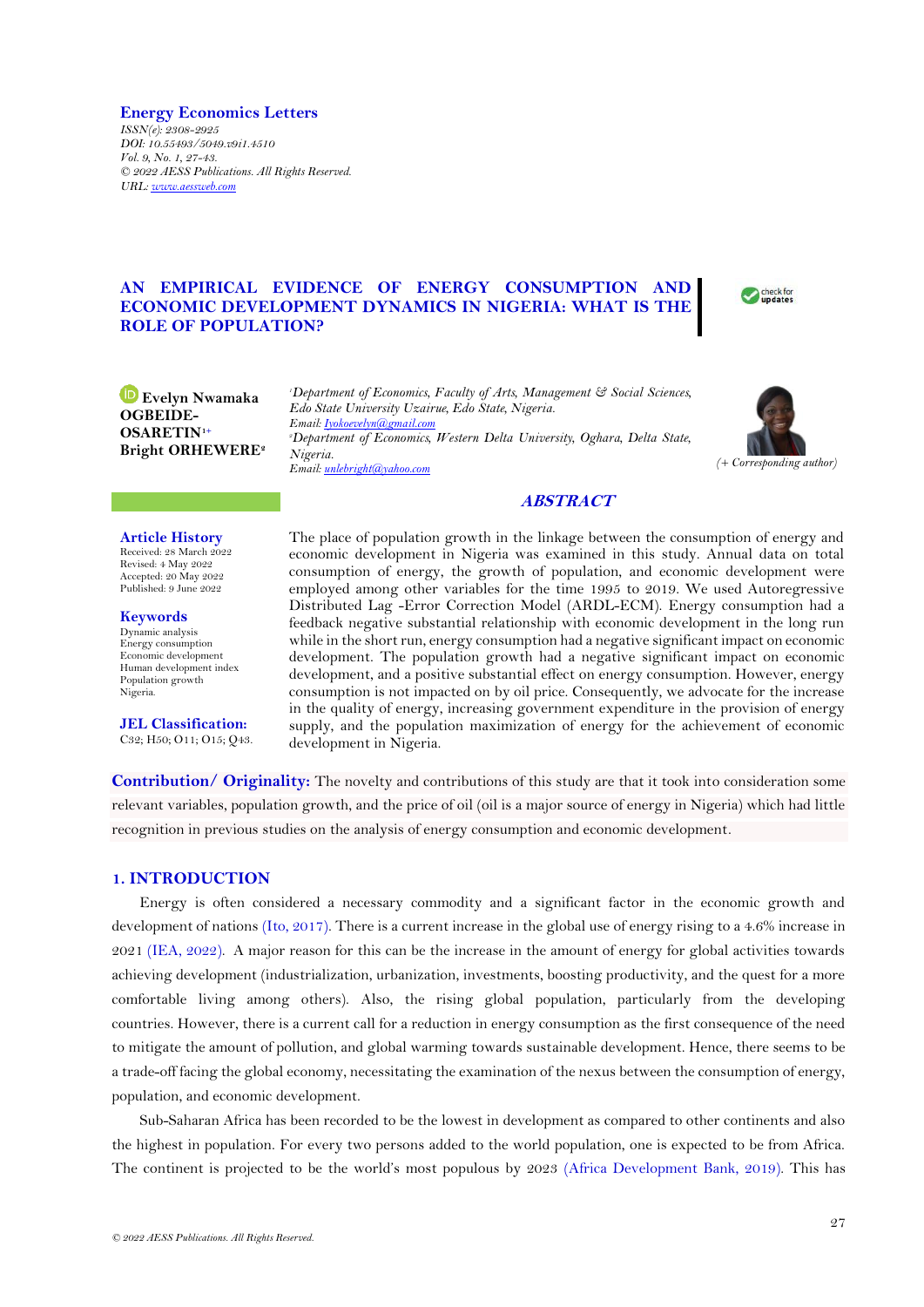resulted in a growing demand for energy which is higher than that of China and second India's demand. SSA has the lowest amount of energy consumption, particularly modern energy. An estimate of 83% of families is still using traditional energy [\(Africa Energy Outlook, 2019\)](#page-13-1). According to [IEA \(2022\)](#page-14-1), all countries of SSA except South Arica are found at the bottom of the Energy Development Index (EDI) ranking. [Africa Energy Outlook \(2019\)](#page-13-1), also noted that for countries with increasing economic growth, SSA is the only region project to experience a fall in per energy consumption from 2015 to 2040 as a result of the rapid population growth rate. Hence, the demand for SSA meeting with its growing need for energy is crucial.

Nigeria happens to be the most populated country in Sub-Saharan Africa and the 7th highest populated country in the world. The country has a population of 206 million in 2020 with a growth rate of 2.65% which is projected to rise to 350million in 2050 [\(Worldometer, 2022\)](#page-15-0). Nigeria is also among the low developed countries. Data showed that Nigeria's GDP per capita for 2019 was \$2,230, which was a 9.97% increase from 2018, while the RGDP per capita growth rate fell continuously from 9.89 in 1990 to -5.95 in 2020 [\(Macrotrend, 2022\)](#page-14-2). The country's HDI was 0.45 in 2019, failing to rank to 161 from a rank of 158 in 2018 out of 189 countries that were ranked [\(United Nation](#page-15-1)  [Development Report, 2020\)](#page-15-1).

Absolute poverty also a manifestation of the level of development was estimated to be about 70% (133.62million) on the US\$ 1 per day poverty line, and multidimensional poverty of 51.4% (98.12million) in 2017 [\(UNDP, 2019\)](#page-15-2). In terms of energy, the country is blessed with a lot of various resources putting the country as the 10th highest oilproducing country. Nevertheless, there is a contradiction in conjunction of lots of instinctive resources and a dearth of modern natural resources with extreme poverty. Total energy consumed in Nigeria was 1.54 quadrillion BTU in 2017 which is about 0.26% of global energy consumption. In 2020, energy consumption per capita was 0.8toe while electricity consumption per capita was 140 kWh/hab, the third-lowest in SSA. Also, only 18% were found to have access to clean flue and technology for cooking in 2020 [\(Enerdata, 2021;](#page-13-2) [World Bank, 2022\)](#page-15-3). Given the above scenario, it has become paramount to investigate the nexus between the consumption of energy, and economic development in the face of sustainable development in Nigeria.

It is still contentious whether the high population is the foremost contributor to the high per capita energy consumption whether the height of the consumption of energy per capita is a contributing variable to the level of development or whether the level of energy consumption is a consequence of the level of development. Thus, the amount of the consumption of energy can be a cause as well as an outcome of some economic development level. As acknowledged by [Huang and He \(2018\)](#page-14-3) an increase in population size corresponded to double the increase in energy consumption.

The complexity of the linkage between the population, economic growth, and energy consumption has recently attracted some concern with conflicting results. Some studies found a positive effect of economic growth on energy consumption, and a long-run relationship between them [\(Nyiwul, 2017;](#page-14-4) [Rahman, 2020;](#page-15-4) [Shahbaz & Lean, 2012;](#page-15-5) [Tariq,](#page-15-6)  [Huaping, Haris, & Yusheng, 2018\)](#page-15-6). Some other studies [\(Ghali & El-Sakka, 2004;](#page-13-3) [Nyiwul, 2017\)](#page-14-4) found energy not to have a significant impact (minimal role) on the growth of the economy, since economic growth results in a shift to the service sector, which requires less energy need. Others [\(Vo, 2021\)](#page-15-7) also found a feedback causality between economic growth and energy, while others found that energy responds positively to population growth and density [\(Rahman, 2020;](#page-15-4) [Vo, 2021\)](#page-15-7). However, there still remains a gap in the literature on whether population plays an intermediate role between the consumption of energy and economic development connectivity. Neither has the connectivity between economic development and energy consumption been given consideration in developing countries (SSA), particularly in Nigeria. A close study to this was on the role of economic complexity on economic growth and energy nexus. Economic complexity was found to have a strong significant impact on economic growth [\(Gozgor, Lau, & Lu, 2018\)](#page-13-4).

Given the global drive toward clean energy, and the challenges of the use of traditional energy which are often cheaper and easily available for the developing countries and the growing population, it has thus become imperative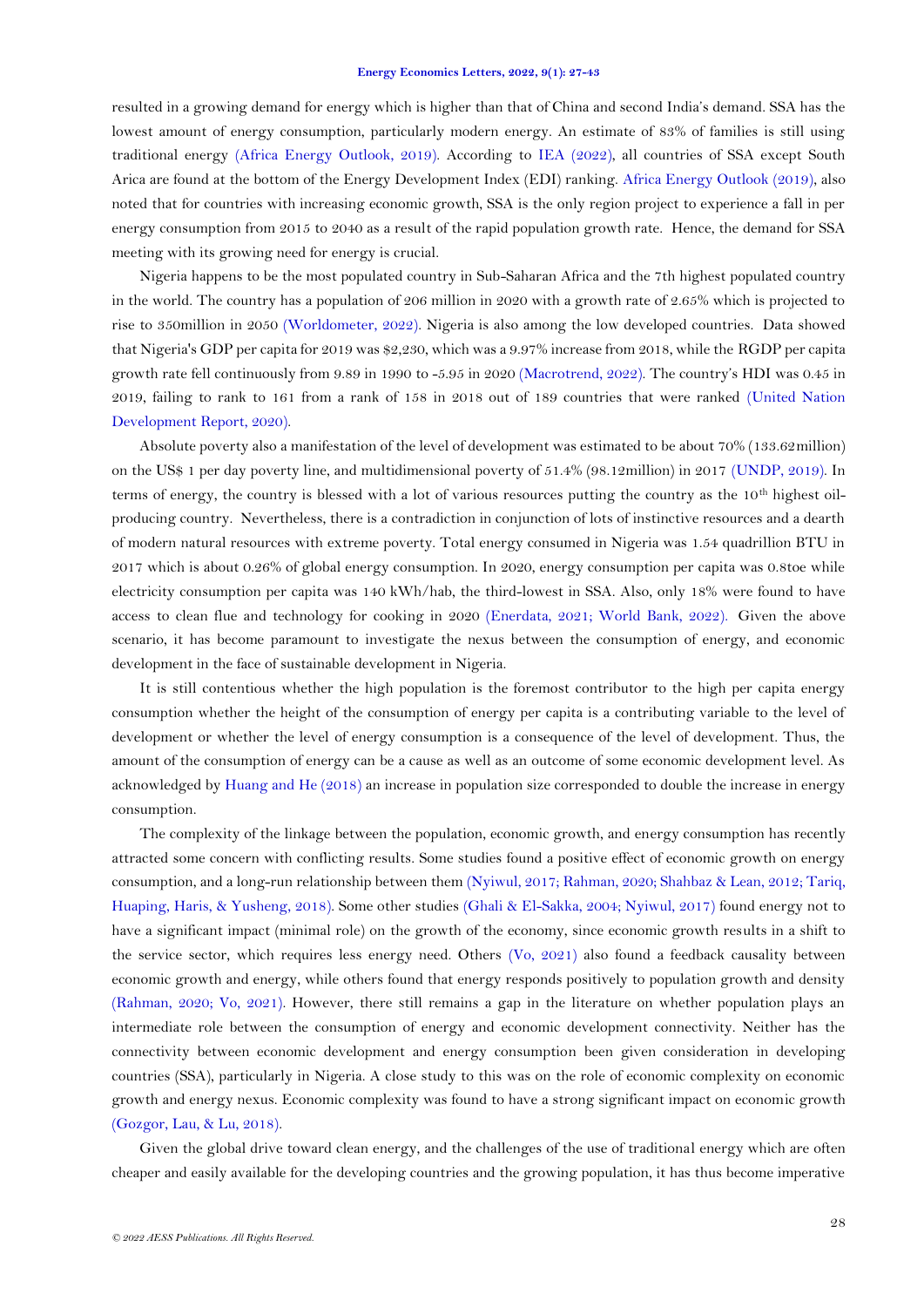to ask; how significant dose population affects energy consumption in Nigeria given the treats of increasing energy demand on sustainable development? How significant is the nexus between energy consumption and economic development? Can there be a feedback relationship between energy consumption and economic development? Hence, the objective of this study is to determine if there exists a feedback significant connectivity between the consumption of energy and economic development in Nigeria given the population. The identified gap in the literature is therefore filled by this study and it has added to the existing studies in the following ways: First, it explored the role of the population in the consumption of energy and economic development connection. Secondly, the study examined the existence of feedback connectivity between energy consumption and economic development to determine where policy emphasis will be laid. Thirdly, the study used the most recent and robust data of the Human Development Index (HDI) as a proxy variable for economic development.

# **2. REVIEW OF RELATED LITERATURE**

# *2.1. Theoretical Literature*

## *2.1.1. Energy Consumption*

Energy consumption is the sum of energy or power used for different purposes by different individuals, households, countries, or the entire world [\(Ogbeide-Osaretin, 2021\)](#page-14-5). Based on the sources, energy can be fossil fuel, firewood, coal, crop and animal residuals, biomass electricity, solar, and many others. The amount of energy that is consumed can be determined by some variables such as the population or household size, the level of education, and the development of the country.

## *2.1.2. Economic Development*

Economic development is the transformation of a nation from a low-income to a modern industrialized nation as well as its political and social status. It is also the increase in per capita income and the reduction in income inequalities of the people. Kindleberger and Herrick (1958) cited in [Todaro and Smith \(2011\)](#page-15-8) defined economic development to mean the improvement in the welfare of the people, eradication of poverty, improvement of the quality of health, structural change from agriculture to industrial activity, political and social changes and the participation of the majority in decision making. It can be concluded that economic development has to do with the reduction of poverty, unemployment, and inequality while there is an increase in capita income.

## *2.1.3. Population Growth*

This is an increase or fall in the number of people in an area for a period of time. It is mainly affected by the number of births, death, emigration, and immigration. When the birth rate and immigration are more than the emigration and death rate, we have a positive population growth [\(Hinde, 1998\)](#page-13-5). This growth can be in absolute or relative terms. Relative is concerned with percentage change while absolute is the number.

## *2.1.4. Energy Consumption, Population, and Economic Development Theories Population and Economic Development Linkage*

Population growth and human capital have been the central force behind the theories of economic development [\(Klasen & Santos-Silva, 2018\)](#page-14-6). The theory of Malthus- Ehrlich- Brown noted that when the population is growing more than output, it will lead to a miserable state if the population is not checked. Kuznets- Simon-Boserup's theory on the contrary noted that population is a necessity for growth. This is because the size of the population is not only labour but includes technical progress. Aligning with the "genius principle" and the "population pressure" the higher the population, the more the stock of ideas. Hence, it is expected that the growth of the population will stimulate the innovation of technology given the scarce resources [\(Birchenall, 2016\)](#page-13-6).

Population growth has been identified as a stimulant to economic growth and development, through an increase in the labour force, productivity, and the market size for the sale of the output. The increase will stimulate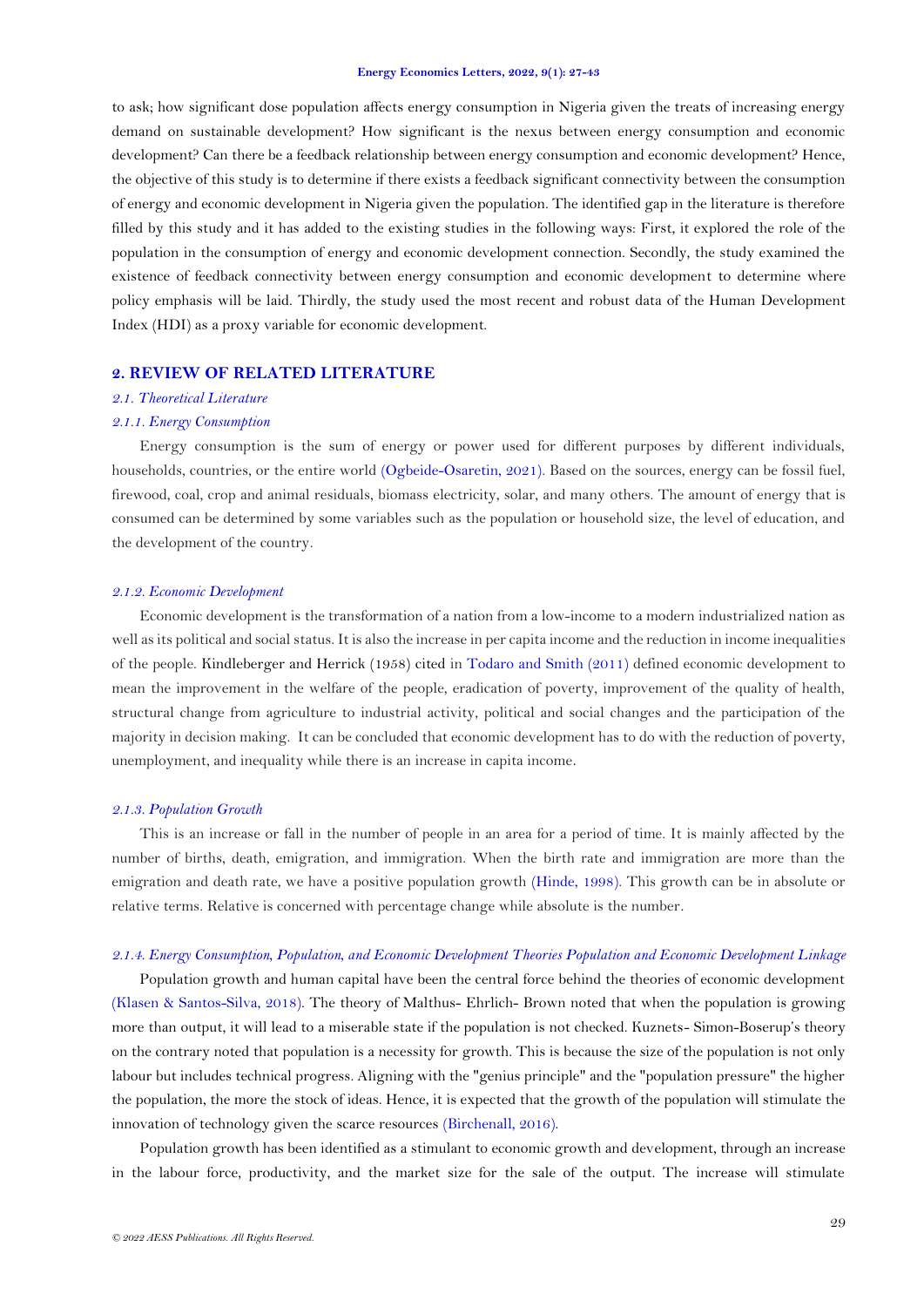entrepreneurs to invest more in capital goods and machinery. Economic activity will be spurred, income increased, poverty reduced and economic development achieved. However, the growth and developmental impact of the population depends on the ability of the economic system to absorb and productively employ these added workers. Also, the population density to the natural resources and total output tends to retard growth and development through a lower per capita income. Hence, the positive relationship between population growth and economic development can only be sustained by the control of the population growth rate.

## *2.2. Energy Consumption and Economic Development Linkage*

The linkage between energy consumption and economic development can be likened to the consumption theory. The theory of energy transition is the theoretical foundational linkage between the consumption of energy and economic development. This theory believes energy consumption is directly connected to income level [\(Njiru &](#page-14-7)  [Letema, 2018\)](#page-14-7). The theory further explains that the income level of an individual, household, or nation determines the type of energy that is consumed [\(Hosier & Dowd, 1987;](#page-13-7) [Leach, 1992\)](#page-14-8). Various views and theories have however been put forward in analyzing the nexus between energy and economic growth. The various views and outcomes of these studies have resulted in four hypotheses and schools of thought regarding energy consumption and economic growth (implying development) nexus.

The neutrality hypothesis: according to this hypothesis, there is no relationship between energy consumption and economic growth/development. The study of [To, Wijeweera, and Charles \(2013\)](#page-15-9) provides credence to this hypothesis.

The growth hypothesis: this noted that economic growth is a function of energy consumption. Thus, a unidirectional causality is believed to run between then with energy causing economic growth/development running from energy to growth. Thus, the low or unavailability of modern energy supply impedes economic development as energy is a necessity to power economic development [\(Ekeocha, Penzin, & Ogbuabor, 2020\)](#page-13-8).

The conservation hypothesis: conservation hypothesis is based on the notion that economic growth and development are not a function of energy consumption. Rather, energy consumption increases with an increase in economic growth and development. It thus implies that policy on the conservation of energy can be effectively carried out [\(Ouedraogo, 2013\)](#page-15-10). This hypothesis was supported by the studies of [Keppler \(2007\)](#page-14-9), for India.

The feedback hypothesis: finally, this fourth hypothesis shows that feedback connectivity exists between the consumption of energy and the growth/development of the economy. Thus, there is a strong complementarity between them.

# *2.3. Energy Consumption, Population, and Economic Development Linkage*

Energy is vital for all economic activities and hence central to sustainable development. The sources, users, and the purpose for which energy is being used seem to be connected and have drawn attention to energy. In the extreme, energy use rather than the output of goods is used as an indicator of the state of economic development (e.g. Kardashev, 1964 cited in [Antia, Udo, and Ikpe \(2015\)](#page-13-9)). The availability of efficient energy services is widely accepted as an essential driver of economic growth and development; access to enhanced health, education, and better economic opportunities are dependent on an efficient energy supply. Population growth has been seen to be correlated (positive/negative) to economic growth and development.

Hence, an increase in population implies an increase in energy use. Also, an increase in the desire for more growth by the economies of the world leads to an increase in the use of energy. Hence, there is a positive linkage between population and energy use. There also seems to be generally a positive relationship between economic development and energy use. From the above, the linkage between energy consumption, population, and economic development can be represented in [Figure](#page-4-0) 1.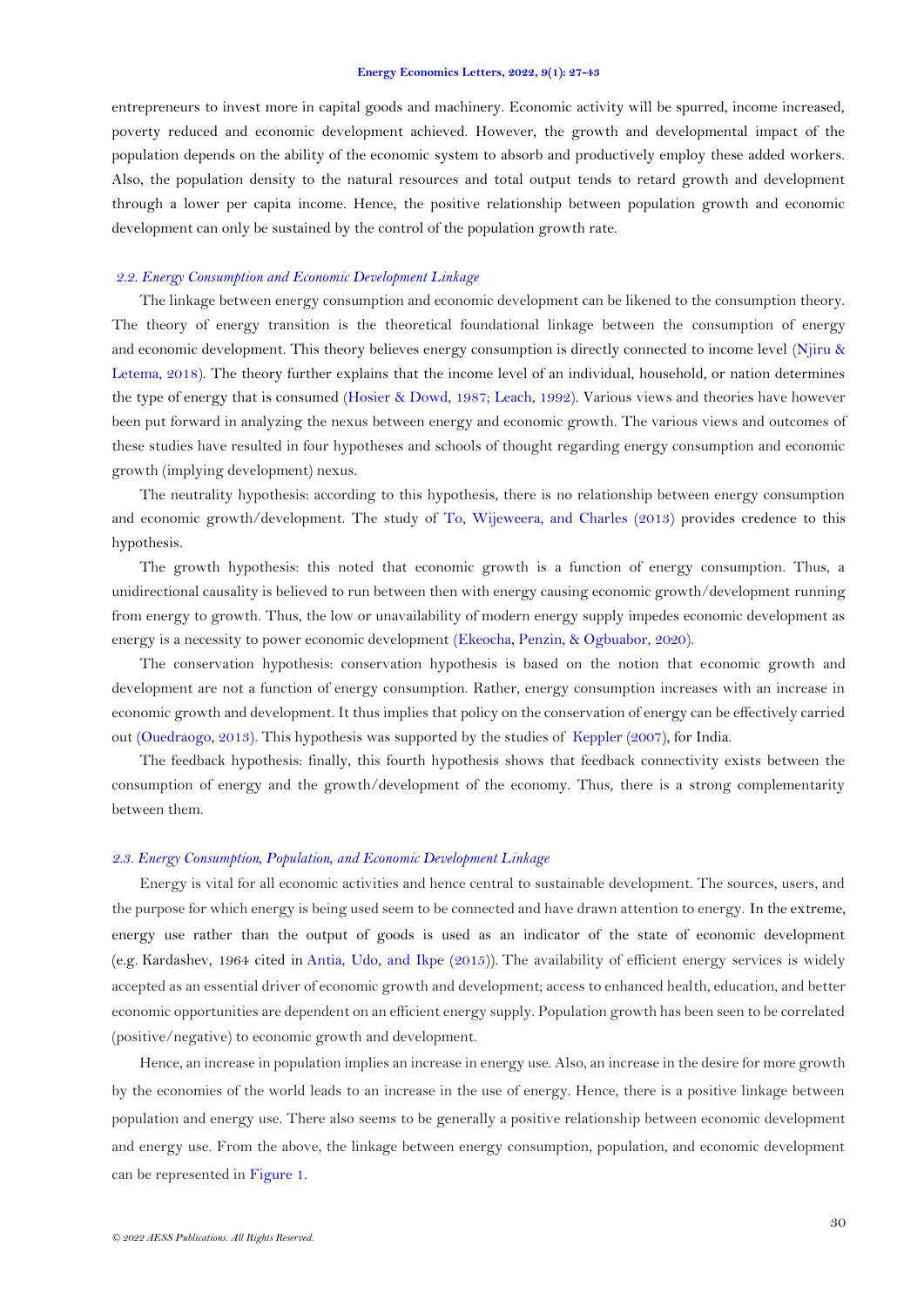

**Figure 1.** Nexus among energy consumption, population and economic development.

### <span id="page-4-0"></span>*2.4. Empirical Literature*

The study on the synergy between energy and performance of the individual economies has received quiet attention. This increased when energy that was supposed to be a means of economic growth for the comfort of humanity, seems to be a problem to humanity.

## *2.5. Energy, Economic Growth, and Economic Development*

Analyzing the relationship between energy consumption and economic growth, [Shahbaz and Lean \(2012\)](#page-15-5) discovered a long-run, while, a nonlinear relationship was found in a study carried out by [Heidari, Katircio](#page-13-10)ğlu, and [Saeidpour \(2015\)](#page-13-10) on five ASEAN countries. [Sebri and Ben-Salha \(2014\)](#page-15-11) employing an ARDL bounds testing method of estimation and the vector error correction model (VECM) technique for the period 1970 to 2010, investigated the relationship between economic growth, trade openness, renewable energy consumption, emission of carbon dioxide on for the Brics countries. The outcome revealed that a long-run relationship exists among the variables. A bidirectional causality was also found to flow between renewable energy consumption and economic growth.

[Okoligwe and Ihugba \(2014\)](#page-14-10) made use of the error correction model (ECM) and Granger causality test to investigate the energy consumption and economic growth relationship in Nigeria from 1971 to 2012. A one-way causality was found to flow from energy consumption to economic growth. But, in the study carried out b[y Mustapha](#page-14-11)  [and Fagge \(2015\)](#page-14-11), on the synergy between the consumption of energy and Nigeria's economic growth, the study made use of annual data from 1980 to 2011 which was estimated by the VEC and granger causality test. The outcome showed no causality between the variables rather, variance decomposition revealed that capital and labour a more important factors for the growth of output and not energy consumption[. Antia et al. \(2015\)](#page-13-9) employed a VAR method of estimation to analyze the direction of the functional synergy between energy consumption, economic growth, and sustainable economic development in Nigeria. It was revealed from the result that there exists a bidirectional synergy between economic growth and energy consumption which significantly impacts economic development. [Nyiwul](#page-14-4)   $(2017)$  on the other hand examined the feedback association between the consumption of energy and economic growth in Sub- Saharan Africa (SSA). The result showed a positive influence of economic growth on renewable energy while renewable energy consumption was found to have a non-significance influence on economic growth. Hence, a oneway relationship between the two variables flowing from energy consumption to economic growth. Investigating the link between economic growth and energy consumption in developing countries, [Tariq et al. \(2018\)](#page-15-6) made use of four developing countries (Pakistan, India, Bangladesh, and Sri Lanka). The instrumental variable estimation method was used for the period 1981 to 2015 and urban population, FDI, and trade were included as control variables. Economic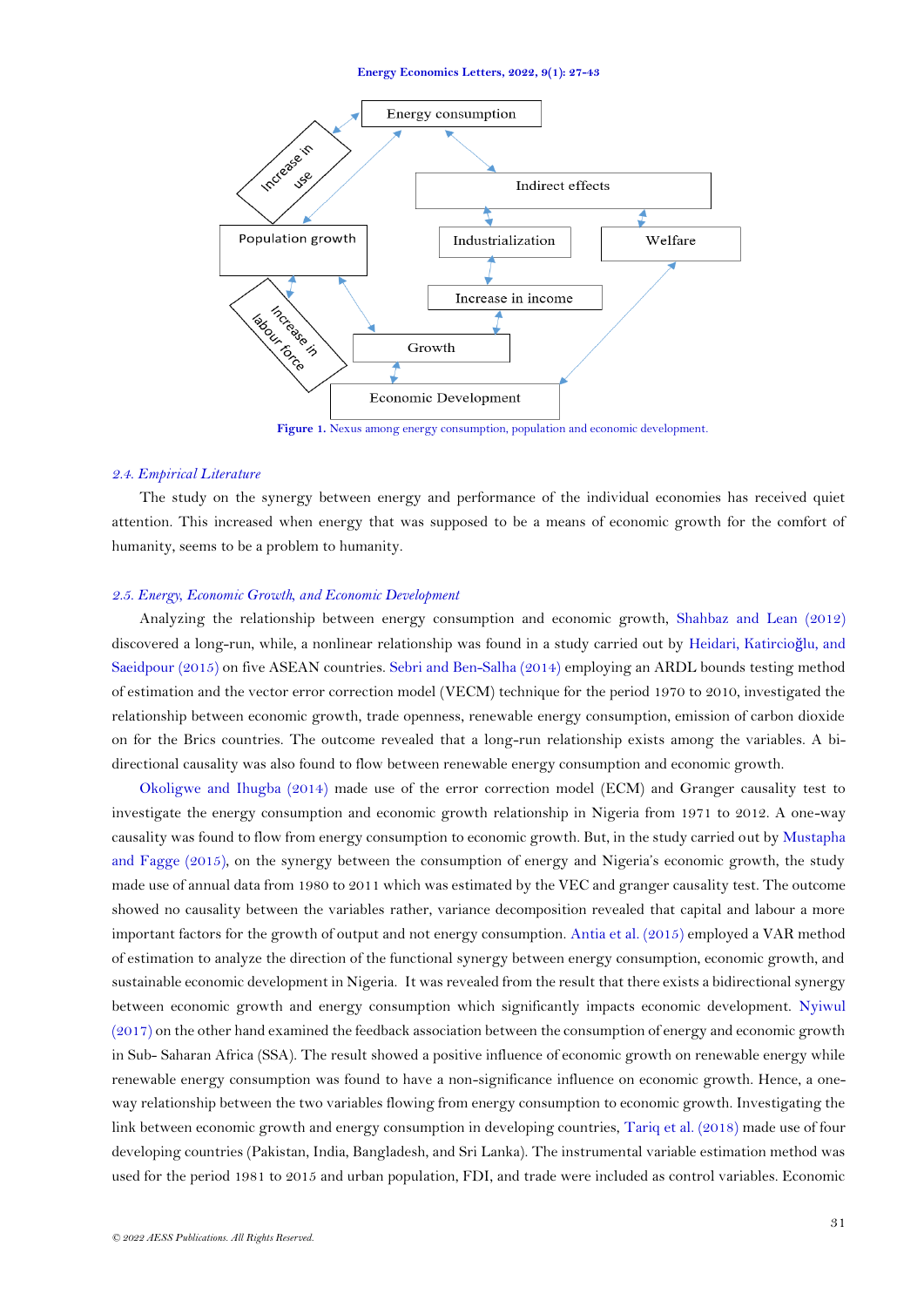growth was found to lead to an increase in energy consumption while trade was negatively related to energy consumption given its introduction of energy-efficient technology.

The work o[f Gozgor et al. \(2018\)](#page-13-4), made use of a 29 OECD countries panel data set for the period 1990-2013 and a modified growth model in investing the nexus between energy consumption and economic growth. The ARDL and panel quantile regression (PQR) estimation methods were used. The study showed that all form of energy (renewable and non-renewable) and economic diversity strongly and positively affects economic growth. Following this, [Khan,](#page-14-12)  [Khan, and Rehan \(2020\)](#page-14-12) decided to investigate the environmental impact of energy consumption. They investigated the nexus between economic growth, energy consumption, and emission of  $Co_2$  in Pakistan over the time 1965 to 2015. The ARDL method of estimation was employed and the result showed that CO2 is increased from the consumption of energy and the quest for economic growth both in the short-run and long run.

### 2.6. Energy Consumption, Population, and Economic Growth and Development

On the nexus among energy consumption, population growth, economic growth, and sustainable development, [Rahman \(2020\)](#page-15-4) examined the effect of international trade, economic growth, and population density on energy consumption and the quality of the environment in India. The annual data of 1971 to 2011 in an ARDL bound testing method of estimation and the Granger causality was used. The result revealed feedback positively and significant impact on energy consumption on the one hand, and population density and economic growth on the other hand. [Odugbesan and Rjoub \(2020\)](#page-14-13) examined the synergy between the consumption of energy, the growth of the economy, carbon dioxide (CO2) emissions, and urbanization using four countries (Mexico, Indonesia, Nigeria, and Turkey) countries). Annual data from 1993 to 2017 were used on an ARDL bond test estimation approach. A unidirectional causality was revealed to flow from the consumption of energy to growth for Nigeria and Indonesia while a bidirectional relationship was found for Mexico and Turkey. However, economic growth, energy consumption, and CO2 emissions were found to have a long-run relationship with urbanization in the four countries.

[Nwani and Osuji \(2020\)](#page-14-14) explored the dynamics among the population, energy consumption, and the misery index to determine how population, misery index, economic development, and energy consumption impact poverty in sub-Saharan African countries. A panel data covering the period 1990 to 2018 was used and estimated with the panel least square. The outcome revealed that the misery index magnifies poverty. Population growth, access to improved sanitation, economic development, and per capita energy consumption significantly impact poverty reduction in the region. There was also causation between poverty and the explanatory variables except for inflation. [Amoah,](#page-13-11)  [Kwablah, Korle, and Offei \(2020\)](#page-13-11) investigated the relevance of economic welfare and freedom to achieve renewable consumption of energy. The study made use of the ratio of renewables in the total amount of energy consumption on a panel of 32 African countries over the period 1996-2017. The Dynamic Ordinary Least Squares estimation method was used to account for the identification problem. The outcome showed that the enhancement in economic welfare enhances the portion of renewables in the total consumption of energy leading to an inverted U shape. Property rights, as well as tax burden, lead to a fall in the ratio of renewables in total energy consumption. An increase in trade freedom on the other hand increases the share of renewables in total energy consumption.

Following the above studies[, Vo \(2021\)](#page-15-7) also carried out a study using time series data to examine the connectivity among population growth, energy consumption, economic growth, and sustainable development.

The advanced panel vector autoregressive model and the Granger non-causality test for heterogeneous panels were used on a sample of seven countries from the Association of Southeast Asian Nations (ASEAN) for three decades from 1990. The study revealed that the use of renewable energy increases with an increase in population growth which leads to an increase in the emission of carbon dioxide (CO2). Also, a bidirectional causality was found to exist among the various pairs.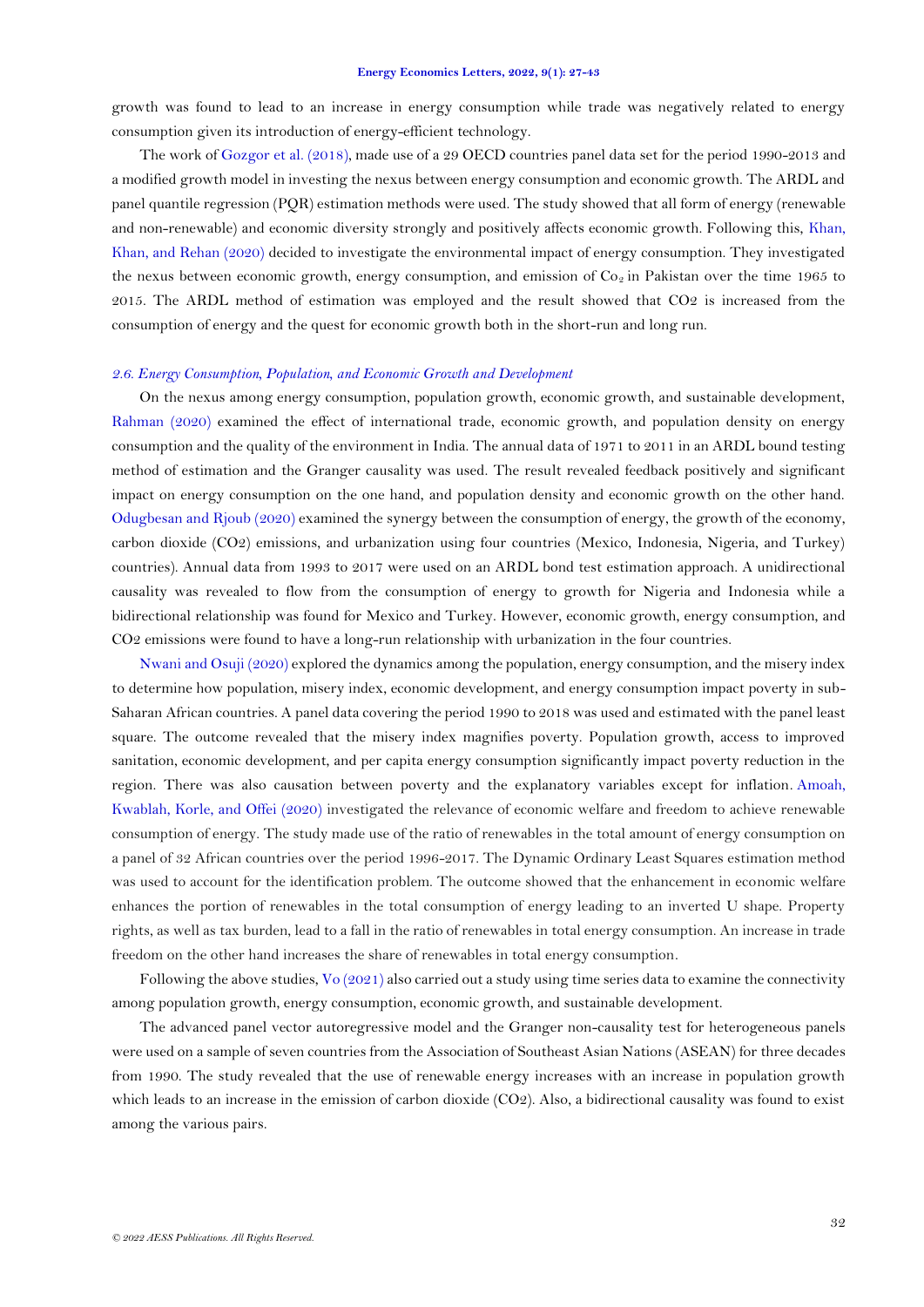### *2.7. The Gap in Literature and Contribution to Knowledge*

The effect of energy consumption on economic growth has been studied reasonably in literature (list). While most of these studies focused on the causal relationship between the two (list), required attention has not been given to a major determinant of energy which is population. This especially is for developing countries where there is rapid population growth. Also, the price of energy which is a function of the supply and demand of energy has not been considered for developing countries and Nigeria in particular. While it is well recognized that economic growth is good for the country and many studies have also found that energy is vital for the achievement of growth, the role of energy in the achievement of development has not been given attention in developing countries, and Nigeria in particular. This is vital given the global goal of sustainable development and the energy was noted to be addressed (goals 7, 11, and 13). Furthermore, following, the basic theory of consumption, energy consumption can also be a function of the level of development measured by the RGDP per capita or human development index. Hence, this study contributes to knowledge and fills these gaps in Nigeria's study given the high population of Nigeria, her low level of development, and the paradox of having abundant sources of energy yet facing energy poverty.

# **3. METHOD OF THE STUDY**

### *3.1. Theoretical Framework*

Energy has been revealed to play a vital role in the growth process. This was based on the theory of [Solow \(1956\)](#page-15-12) growth which argued that natural resources (capital, labour, and land) are important factors of production and economic growth. However, the Classical and neoclassical economists did not recognize energy as a factor of production and hence important for economic growth. Following some other studies [\(Okwanya & Abah, 2018\)](#page-14-15), this study, rests on a foundation of Solow growth, the Malthus- Ehrlich- Brown theory, and the feedback hypothesis. The Solow growth theory recognizes natural resources including energy as vital for economic growth and development.

The Malthus- Ehrlich- Brown theory noted that given the population growing at a very fast rate more than natural resources and output, will lead to insufficiency of these natural resources (energy) and a miserable state if not checked. The feedback hypothesis posits that energy consumption is vital for economic development. Also, in line with the energy transition theory that poor access to energy reduces the developmental potential of a country. The feedback hypotheses however further noted that as the consumption of energy (especially modern energy) increases the level of development, is determined by the amount of energy that can be consumed by the country**.**

## *3.2. Model Specification*

The primary driving force of the growth in an economy is the growth of productivity according to the exogenous growth models. However, the endogenous growth theory emerged to correct some of the weaknesses of the exogenous growth model and noted that human capital investment, innovation, and knowledge are vital contributors to economic growth.

Following the AK production model, the simplest production function is given as:

| 1.77<br>$\mathbf{v}$<br>$\overline{\phantom{0}}$<br>АK<br>$\overline{\phantom{a}}$<br>.<br>the contract of the contract of the contract of the contract of the contract of |  | $\sim$<br>1 |
|----------------------------------------------------------------------------------------------------------------------------------------------------------------------------|--|-------------|
|                                                                                                                                                                            |  |             |

With:

A, being a positive constant showing the economy's level of technology. K is capital.

In line with Romar's model, a common production function is stated as;

| $Y = f(AK, L)$<br>(9) |
|-----------------------|
|                       |

With:

A being innovations (changes in technology).

K being the capital stock.

L being the stock of labour.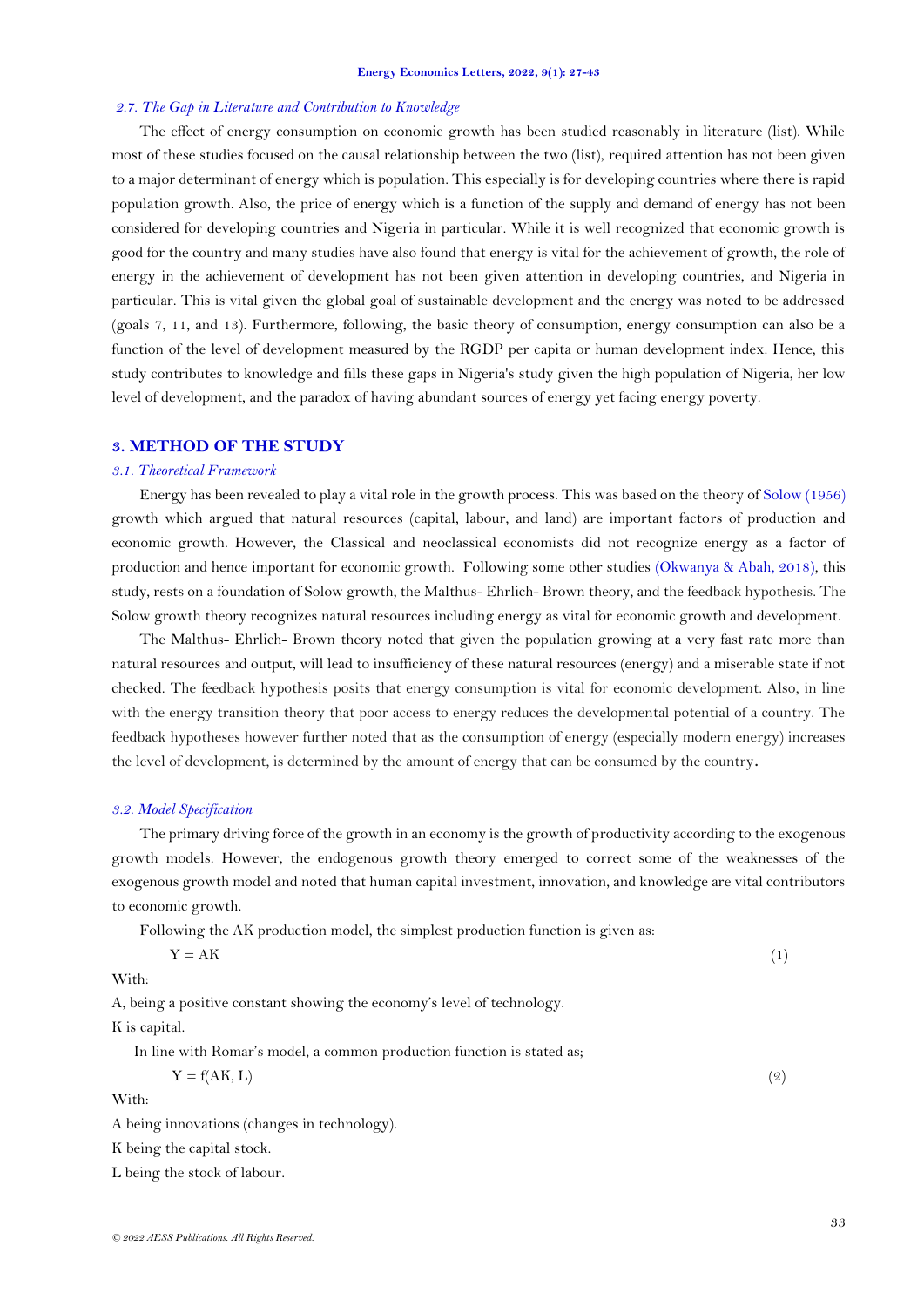'A' among others is the development of new ideas.

Thus, deriving the production function from the endogenous theory, we have:

$$
Y = F(A, K, L) \tag{3}
$$

Where

Y is aggregate real output.

K is stock of capital.

L is stock of labour (population).

A is technology (changes in technological inputs).

Following the work o[f Gbadebo and Okonkwo \(2009\)](#page-13-12), A is a function of investment in research technology which is seen as an endogenous factor and can be related to energy since all economic processes need energy. Given that output growth (economic growth) will translate to economic development, the above growth model is modified to model the impact of energy consumption and population on economic development in Nigeria.

Following other studies, [Khan et al. \(2020\)](#page-14-12); [Ekeocha et al. \(2020\)](#page-13-8); [Odugbesan and Rjoub \(2020\)](#page-14-13) and on our presumed linear relationship among the variables, this study employed the linear Autoregressive Distributed lad model (ARDL). According to Pesaran and Pesaran (1997) cited in [Ekeocha et al. \(2020\)](#page-13-8) and [Odugbesan and Rjoub](#page-14-13)  [\(2020\)](#page-14-13), ARDL gives a more efficient and unbiased result in the face of small size sample. Furthermore, when there are conflicting unit root results, the ARDL is a better test for co-integration. [Ekeocha et al. \(2020\)](#page-13-8) also noted that some of the challenges associated with static models; serial correlation of the error tem, and the independent variables suffering from endogeneity, are corrected when ARDL is used especially in finite samples [\(Ekeocha et al.,](#page-13-8)  [2020\)](#page-13-8). Thus, the linear form of the basic ARDL model is given as:

$$
Y_t = \alpha_0 + \alpha_1 \sum_{i=1}^p \Delta Y_{t-1} + \alpha_2 \sum_{i=1}^q \Delta X_{i-j} + \mu_t.
$$
\n
$$
\tag{4}
$$

Where:

 $\boldsymbol{X}_{t}$  = All other explanatory variables.

 = Unknown lags orders of the ARDL model, to be selected using Akaike Information Criteria  $i, j, j - k, j - 1$ 

(AIC).

*εt* is the i.i.d. error term.

In line with the feedback theory of the energy consumption and economic development linkage, this study used a multi-equation model.

$$
DEVP_t = \alpha_0 + \alpha_1 \sum_{i=1}^n \Delta DEVP_{t-1} + \sum_{i=1}^n \Delta X_{i-j} + \mu_{2t}
$$
\n
$$
\tag{5}
$$

<span id="page-7-1"></span><span id="page-7-0"></span>
$$
ENC_{t} = \alpha_0 + \alpha_1 \sum_{i=1}^{n} \Delta ENC_{t-1} + \alpha_2 \sum_{i=1}^{p} \Delta DEVP_{i-j} + \alpha_3 \sum_{i=1}^{n} \Delta X_{i-j} + \mu_{1t}
$$
\n
$$
\tag{6}
$$

Where ENC is the total energy consumption and DEVP is the level of development.

Followin[g Olayeni \(2012\)](#page-15-13) ENC which is the total energy consumption is measured as commercial energy use in kilograms of oil equivalent per capita. DEVP is measured by human development index.

[Equation 5](#page-7-0) and [6](#page-7-1) recognizes that the response of economic development to energy consumption on the one hand and the response of energy to economic development is not instantaneous but dynamic. Government expenditure is included as control variable in both equation following the study of [Akinlo \(2008\)](#page-13-13) while in line with [Wolde-Rufael](#page-15-14)  [\(2009\)](#page-15-14), capital and price of energy (as input of energy production and determinant of energy consumption) are included in the energy equation.

Thus Equation  $5$  and  $6$  in the reduced form and including in the long run all the variable is given as:

$$
DEVP = \alpha_0 + \alpha_1 DEVP_{t-1} + \alpha_2 ENC_{t-1} + \alpha_3 POPg_{t-1} + \alpha_4 K_{t-1} + \alpha_5 HHS_{t-1} + \alpha_6 EXPEN_{t-1} + \varepsilon t1
$$
\n(7)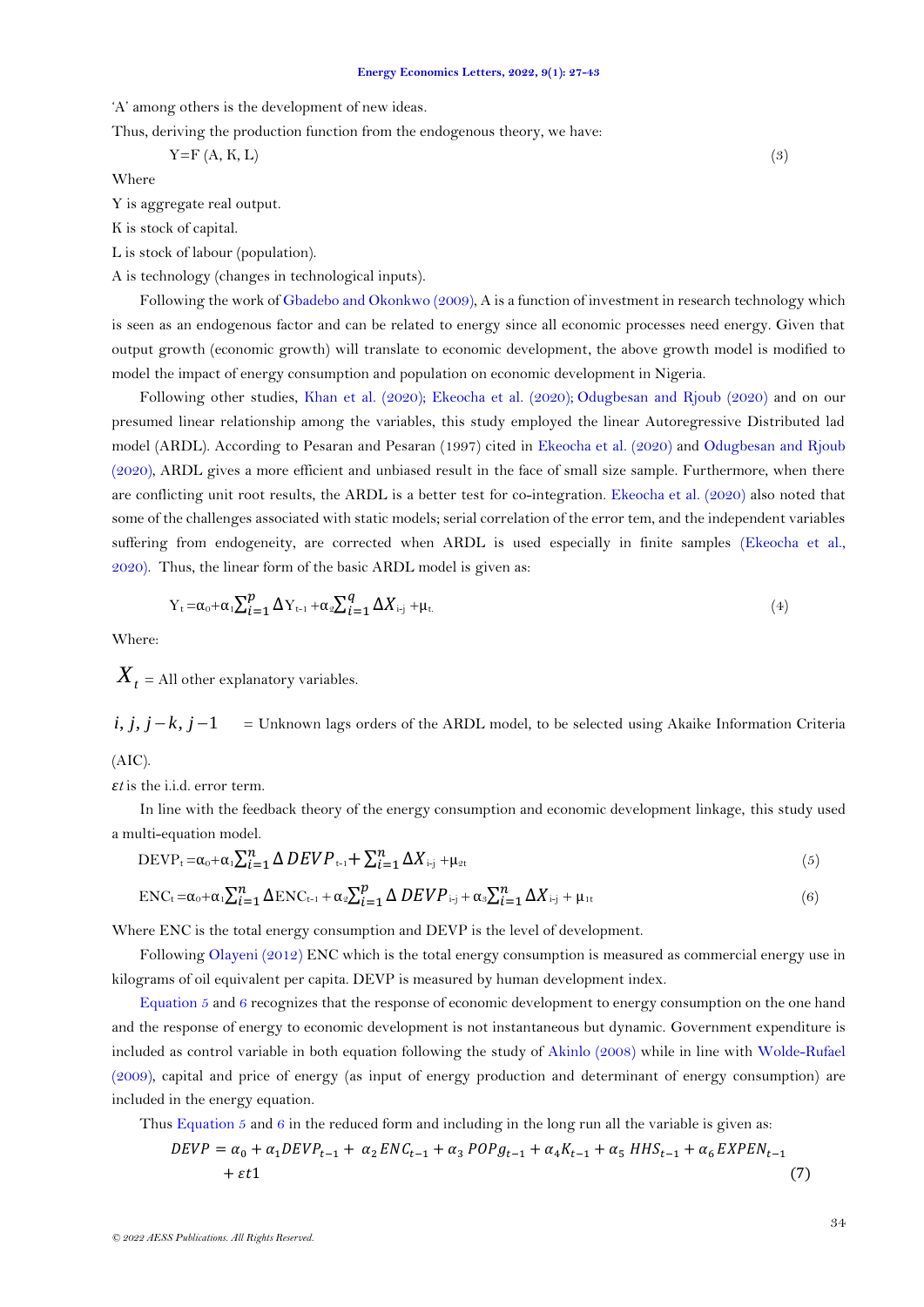$ENC = \beta_0 + \beta_1 ENC_{t-1} + \beta_2 DEVP_{t-1} + \beta_3 POP_{t-1} + \beta_4 K_{t-1} + \beta_5 OP_{t-1} + \beta_6 EXPEN_{t-1} + \varepsilon t2$  (8) Where

DEVP= Economic development captured by Human development index.

ENC = Energy consumption captured by energy use in kilograms of oil equivalent per capita.

 $POPg = Population$  growth.

 $K=$  stock of capital which is captured by  $GFCF = Gross$  fixed capital formation.

OP= Average price of energy.

HHS= Average household size. It is a control for economic development. It is expected that the higher the HHS the lower the level of development. Empirically justified by [Ichoku, Agu, and Ataguba \(2012\)](#page-14-16); [Ogbeide-Osaretin.](#page-14-5)   $(2021)$ .

FDI=foreign direct investment. It is expected that higher level of FDI, the higher the amount of energy that is consumed from more industrial, technological and economic activities.

EXPEN=Government total expenditure (N, Billion). This also includes expenditure on energy provision.

In the estimation of  $(3.7)$  and  $(3.8)$ , we proceed first to test for the stationarity of the variables. Given the outcome of the unit root test, the ARDL bounds testing procedure of was used to check for the co-integration of the variables. With the establishment of the co-integration among the variables, short-run dynamics of the models was estimated, given as:

Also the short run was estimated in the ARDL-ECM,

 $\triangle DEFV = \alpha_0 + \sum_{i=1}^n \alpha_2 \triangle DEFV_{t-1} + \sum_{i=1}^n \alpha_2 \triangle ENC_{t-1} + \sum_{i=1}^n \alpha_3 \triangle POPg_{t-1} + \sum_{i=1}^n \alpha_4 \triangle K_{t-1} +$  $\sum_{i=1}^{n} \alpha_{5} \Delta HHS_{t-1} + \sum_{i=1}^{n} \alpha_{6} \Delta EXPEN_{t-1} + \partial ECM1 +$  $\epsilon t$ 1 (9)

$$
\Delta ENC = \beta_0 + \sum_{i=1}^n \beta_1 \Delta ENC_{t-1} + \sum_{i=1}^n \beta_2 \Delta DEV_{t-1} + \sum_{i=1}^n \beta_3 \Delta POP_{t-1} \sum_{i=1}^n \beta_4 \Delta K_{t-1} + \sum_{i=1}^n \beta_5 \Delta OP_{t-1} + \sum_{i=1}^n \beta_6 \Delta EXPEN_{t-1} + \partial ECM2
$$
\n
$$
+ \varepsilon t2
$$
\n(10)

Where the ECM1 and ECM2 are the error term of the development and energy consumption equations respectively.

## *3.3. Data*

The Annual data spanning from 1995 to 2019 was employed for this study. The data was sourced from [World](#page-15-15)  [Bank \(2020\)](#page-15-15) and [Statista \(2022\)](#page-15-16). Data on average household size was sourced from National Bureau of Statistics, while, government total expenditure was obtained from the Central Bank of Nigeria, [Central Bank of Nigeria](#page-13-14)  [Statistical Bulletin \(2021\)](#page-13-14). The analysis is estimated using the E-views 9 econometric package.

# **4. EMPIRICAL STRATEGY**

# *4.1. Correlation Test*

[Table 1](#page-9-0) shows the correction test which was employed to determine the intensity of multi-collinearity among the variables. The result as presented in the correlation matrix, revealed that there is no perfect multicollinearity among the variables given their correlation coefficients of not more than 0.85 which was between energy consumption (ENC) and economic development (HDI) and this is however not server. As observed b[y Gujarati and Porter \(2009\)](#page-13-15), when r is greater eight  $(>8)$ , we should suspect multicollinearity in the model. The estimate is inflated when we have a perfect multicollinearity where  $R^2$ <sub>k</sub> is greater than 0.9, or r between the variables is greater nine (>9) (Gujarati & [Porter, 2009\)](#page-13-15).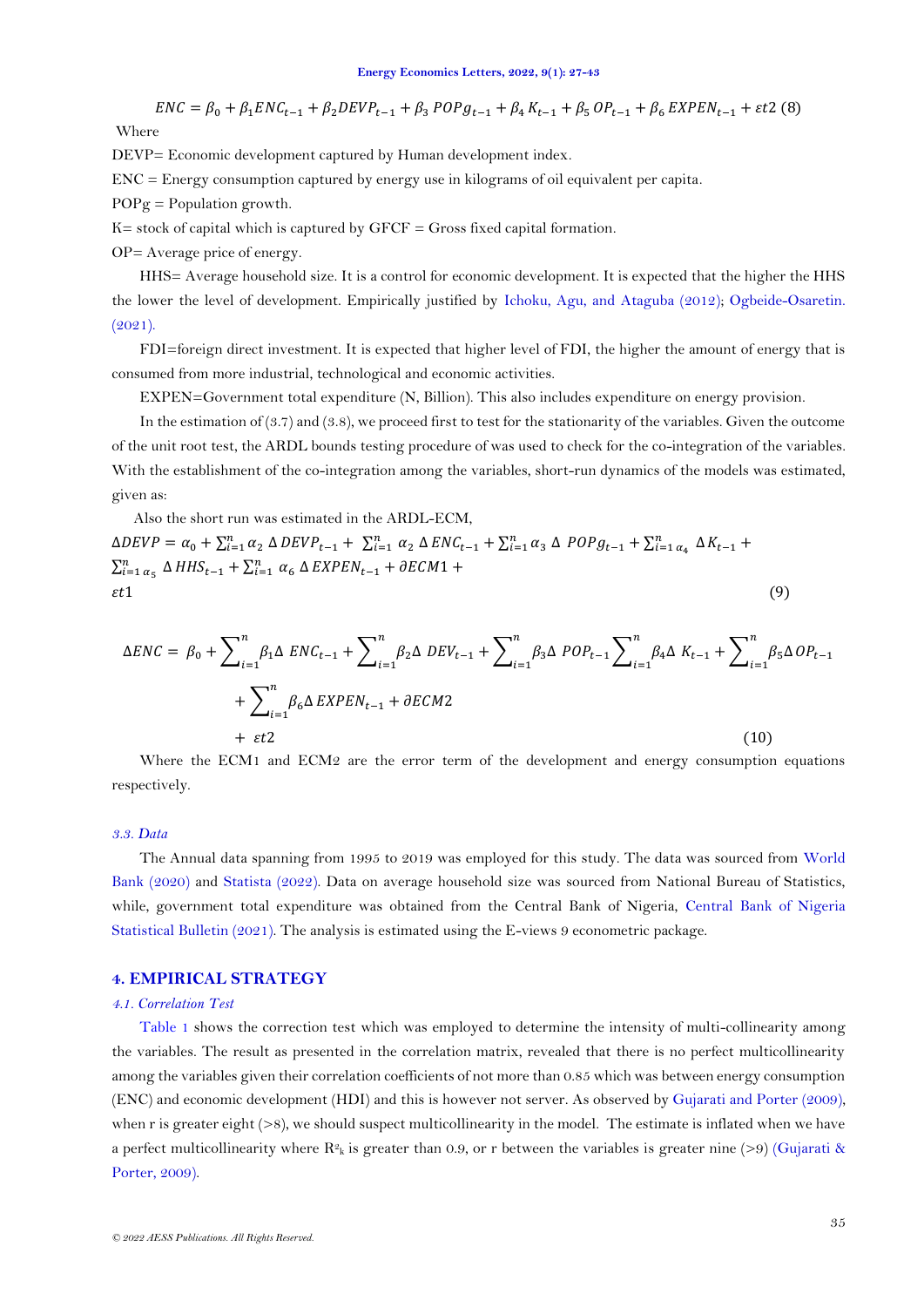<span id="page-9-0"></span>

| Variable     | <b>HDI</b> | <b>ENC</b> | <b>POPG</b> | <b>GFCF</b> | <b>HHS</b> | <b>OP</b> | <b>EXPEN</b> |
|--------------|------------|------------|-------------|-------------|------------|-----------|--------------|
| HDI          |            |            |             |             |            |           |              |
| ENC.         | 0.85       |            |             |             |            |           |              |
| <b>POPG</b>  | 0.72       | 0.80       |             |             |            |           |              |
| <b>GFCF</b>  | 0.75       | 0.56       | 0.42        |             |            |           |              |
| <b>HHS</b>   | 0.68       | 0.83       | 0.72        | 0.37        |            |           |              |
| OP.          | 0.63       | 0.77       | 0.91        | 0.38        | 0.78       |           |              |
| <b>EXPEN</b> | 0.93       | 0.81       | 0.61        | 0.77        | 0.62       | 0.60      |              |

#### **Table 1.** Correlation matrix

# *4.2. Stationarity Test*

In testing stationarity of the dataset, we employed the Augmented Dickey-Fuller test. The result revealed that all variables are integrated of order one, I(1) with the exception of population growth (POPg) which was found stationary at levels (see [Table 2\)](#page-9-1).

<span id="page-9-1"></span>

| Variable     | Levels  | 5% Critical | $1st$ Diff. | 5%Critical | Remark |
|--------------|---------|-------------|-------------|------------|--------|
| HDI          | $-1.47$ | $-2.99$     | $-6.85$     | $-3.00$    |        |
| <b>ENC</b>   | $-1.63$ | $-2.99$     | $-5.02$     | $-3.00$    |        |
| <b>POPG</b>  | $-3.63$ | $-3.01$     |             |            | Ω)     |
| <b>GFCF</b>  | $-0.04$ | $-3.00$     | $-7.98$     | $-3.01$    |        |
| <b>HHS</b>   | $-2.04$ | $-2.99$     | $-5.10$     | $-3.01$    |        |
| OΡ           | $-1.55$ | $-2.99$     | $-4.27$     | $-3.00$    |        |
| <b>EXPEN</b> | $-1.40$ | $-3.03$     | $-303$      | $-3.02$    |        |

**Table 2.** Unit root condensed result using ADF.

## *4.3. Model Estimation*

# *4.3.1. Estimation of the Development Equation*

## *4.3.1.1. Result from Long-Run ARDL Establishment*

Analyzing the diagnostic test first to determine if the model is good and result robust for interpretation, the result of the coefficient of determination  $R^2$ , auto correction result (DW and Breusch–Godfrey serial correlation test) and the Heteroskedasticity test (Breusch-Pagan-Godfrey result) and the Ramsey test all came out in excellent order. Hence, allowing us to use the result for policy recommendation.

<span id="page-9-2"></span>

| Table 3. ARDL long run estimation of economic development.                   |             |          |             |  |  |
|------------------------------------------------------------------------------|-------------|----------|-------------|--|--|
| Dep. Var= L(Economic Development) (LHDI)                                     |             |          |             |  |  |
| <b>Method</b> = ARDL; Selected Model = $ARDL(1, 1, 1, 0, 1, 1)$              |             |          |             |  |  |
| Diagnostics : $R^2 = 0.88$ ; F-Stat. = 103 F-Pro. = 0.00; DW = 1.77;         |             |          |             |  |  |
| Pro (BG test): = $0.65$ ; Pro (BPG test)= $0.62$ ; Pro (Ramsey test)= $0.09$ |             |          |             |  |  |
| Independent Variable                                                         | Coefficient | $t$ -sat | Probability |  |  |
| $L(HDI(-1))$                                                                 | 0.21        | 1.40     | 0.18        |  |  |
| L(ENC)                                                                       | $-0.28$     | $-1.87$  | $0.08$ **   |  |  |
| $L(ENC(-1))$                                                                 | 0.46        | 2.85     | $0.01*$     |  |  |
| POPG                                                                         | $-1.25$     | $-5.40$  | $0.00*$     |  |  |
| $POPG(-1)$                                                                   | 1.277       | 5.23     | $0.00*$     |  |  |
| L(GFCF)                                                                      | $-0.04$     | $-1.32$  | 0.21        |  |  |
| L(HHS)                                                                       | $-0.01$     | $-0.16$  | 0.87        |  |  |
| $L(HHS(-1))$                                                                 | 0.05        | 1.18     | 0.26        |  |  |
| L(EXPEN)                                                                     | 0.06        | 4.26     | $0.00*$     |  |  |
| $L(EXPEN(-1))$                                                               | $-0.02$     | $-1.39$  | 0.19        |  |  |
| C                                                                            | $-1.18$     | $-0.79$  | 0.44        |  |  |

Note: All variables are logged with the exception of POPg which is already in rate; \*, \*\* Indicates significant at 5% and 10% level<br>respectively. BG Test shows Breusch–Godfrey serial correlation test and BPG is the Breusch

The result from the ARDL estimation revealed (see [Table 3\)](#page-9-2) that previous values of economic development (HDI) were found to have a positive but insignificant impact on the current level of economic development. The current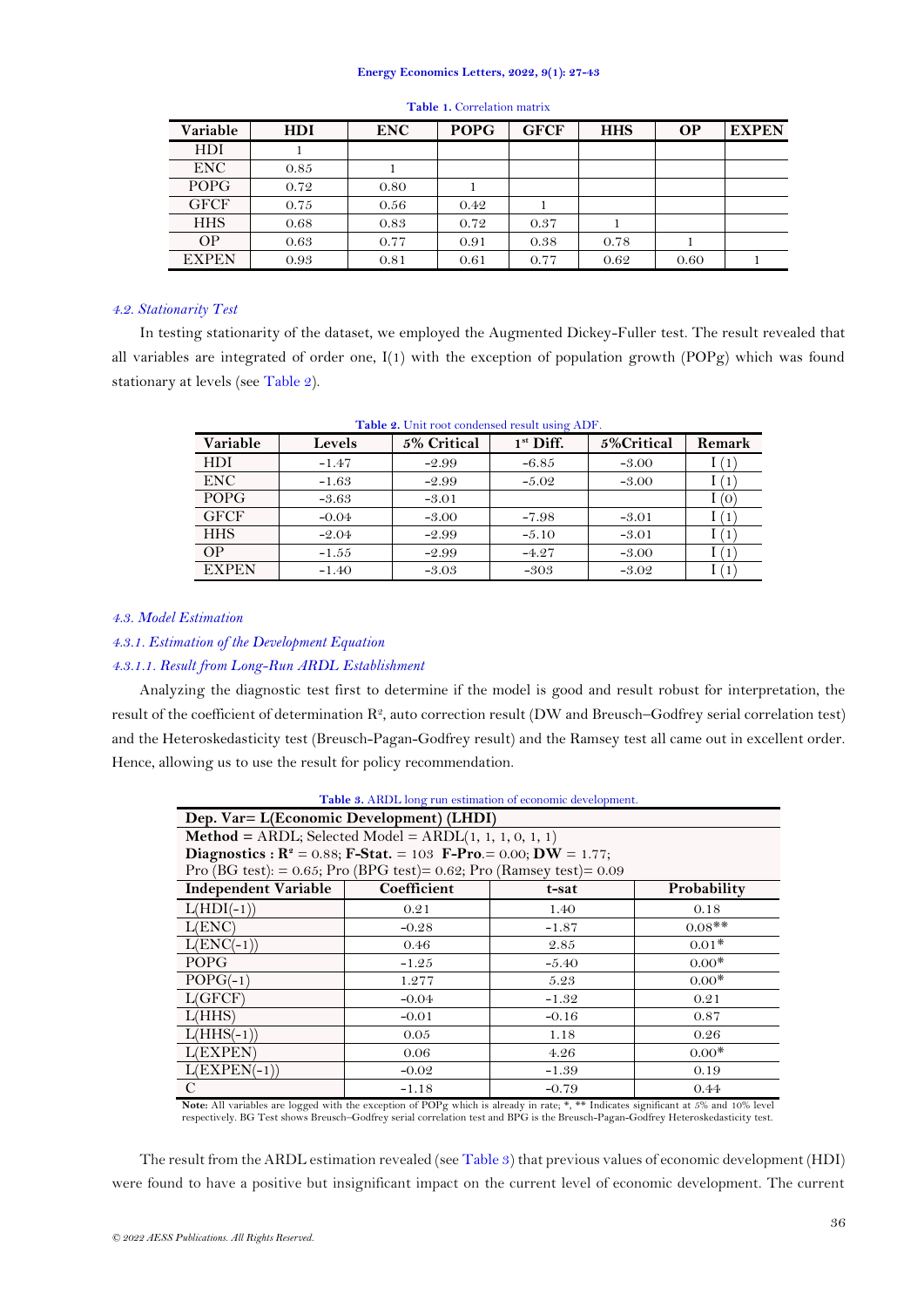amount of energy consumption has a negative significant effect on economic development at 10% while the previous amount of energy consumption has a positive and significant effect on economic development in Nigeria at a 5% level of significance. 1 % increase in the previous year's energy consumption boost economic development by 0.46%. The negative effect of the energy consumption in the current effect is attributed to the low quality and quantity of energy. As revealed by [Monyei, Adewumi, Obolo, and Sajou \(2018\)](#page-14-17), 40% do not have access to electricity. Also, the study of Ogbeide-Osaretin revealed that the use of coal and firewood which are not clean energy lead to about a 26% increase in poverty. Hence, energy consumption is having a negative effect on economic development in Nigeria. This result is consistent with the findings of [Akomolafe and Danladi \(2014\)](#page-13-16) and [Ekeocha et al. \(2020\)](#page-13-8).

The result also divulged that the current period of population growth and household size were found to have a negative significant effect on economic development as expected. The result revealed that a 1% increase in population growth and household size will lead to a 1.2% and 0.007% fall in economic development respectively in Nigeria. For population growth, the upshot is in agreement with the outcome of some studies [\(Ogbeide-Osaretin & Orhewere,](#page-14-18)  [2020;](#page-14-18) [Onwuka, 2006\)](#page-15-17), but contrary to that [Adewole \(2012\)](#page-13-17). The result of the impact of household size on economic development is in accordance with the result of [Ogwumike and Ozughalu \(2016\)](#page-14-19); [Ichoku et al. \(2012\)](#page-14-16) and [Ogbeide-](#page-14-5)[Osaretin. \(2021\)](#page-14-5) who found that household size increases poverty by 7%, seeing that poverty is a major characteristic of developing country. Government expenditure is a major country-specific variable. The coefficient revealed that it has a positive statistically significant effect on the economic development of Nigeria. Specifically, the result showed that a 1% increase in government expenditure result in a 0.06% boost in economic development in Nigeria. Capital captured by gross fixed capital formation revealed a negative insignificant effect on economic development. This is contrary to Solow's theory and expectation. However, the true picture of the low level of capital is shown. Data from the [Central Bank of Nigeria Statistical Bulletin \(2021\)](#page-13-14) showed that a greater part of total government expenditure is allocated to recurrent expenditure than capital expenditure.

## *4.3.1.2. Result from Short-Run ARDL Establishment*

As presented in [Table 2,](#page-9-1) all the series were integrated of order one and zero for population growth at a 5% significance level. This is consistent with the assumptions of the ARDL-ECM. Thus, we proceed to carry out a cointegration test on the model using the bounds-testing approach of PSS. The result as presented i[n Table 1](#page-16-0) (Appendix) confirms that there is a stable long-run relationship connecting the variables with an F-sat of 9.46 which is more than the upper bound of 3.79. Hence, the short-run dynamics are estimated and reported in [Table 4.](#page-10-0) The diagnostic test was all found to be of a good standard, showing the good fitness of the model and robustness of the result.

<span id="page-10-0"></span>

| Table 4. ARDL short-run estimation.                                                                      |             |         |             |  |  |
|----------------------------------------------------------------------------------------------------------|-------------|---------|-------------|--|--|
| Dep. Var= Log(Economic Development (L(HDI))                                                              |             |         |             |  |  |
| $Method = ARDL;$                                                                                         |             |         |             |  |  |
| <b>Diagnostics : R<sup>2</sup></b> = 0.69; <b>F-Stat.</b> = 4.79 <b>F-Pro</b> . = 0.01; <b>DW</b> = 1.74 |             |         |             |  |  |
| <b>Independent Variable</b>                                                                              | Coefficient | t-sat   | Probability |  |  |
| $D(L(HDI(-1)))$                                                                                          | 0.04        | 0.27    | 0.79        |  |  |
| D(L(ENC))                                                                                                | $-0.34$     | $-2.21$ | $0.04*$     |  |  |
| <b>POPG</b>                                                                                              | 0.01        | 0.13    | 0.90        |  |  |
| D(L(GFCF))                                                                                               | $-0.03$     | $-1.09$ | 0.29        |  |  |
| D(L(HHS))                                                                                                | $-0.01$     | $-0.27$ | 0.79        |  |  |
| D(L(EXPEN))                                                                                              | 0.05        | 2.69    | $0.02*$     |  |  |
| $ECM(-1)$                                                                                                | $-1.01$     | $-2.95$ | $0.01*$     |  |  |
| C                                                                                                        | $-0.01$     | $-0.07$ | 0.94        |  |  |

**Note:** All variables are logged with the exception of POPg which is already in rate\*Indicates significant at 5% level.

The results of the short-run ARDL turned out to be the same as that of the long-run ARDL model. Energy consumption was found to have a negative statistically significant effect on economic development in Nigeria. Thus, indicating that the consumption of energy is not relevant as a driver of economic development in the short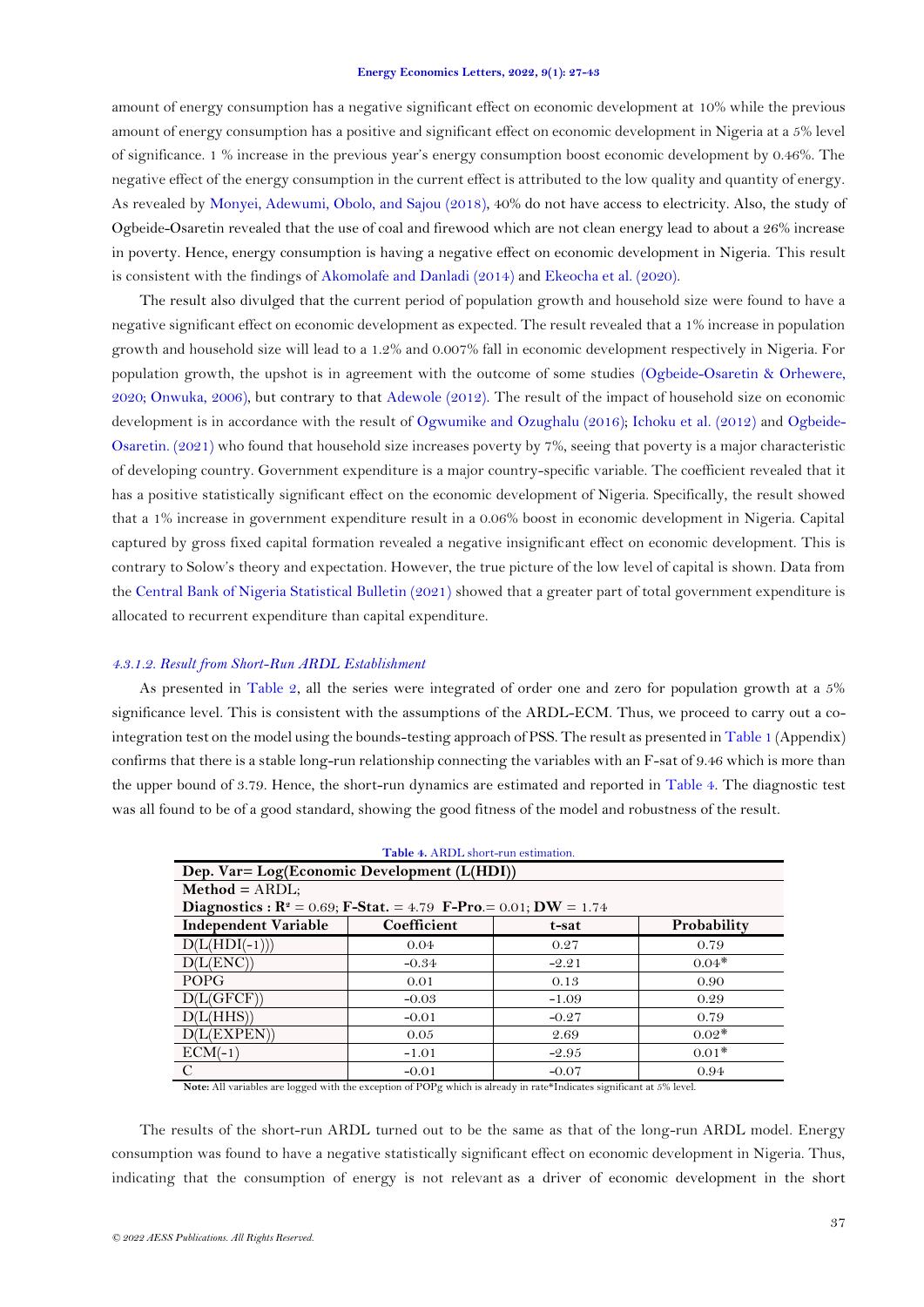run. Government expenditure showed a positive significant effect on economic development while population growth and gross fixed capital formation were found to have a positive and negative insignificant effect on economic growth respectively. The outcome of the impact of energy consumption on economic development is in agreement with the studies of [Ekeocha et al. \(2020\)](#page-13-8). The error correction term (ECM) [\(Table 4\)](#page-10-0) was found to behave appropriately, with a negative sign and significant at least at the 5% level. This suggests that changes in economic development from the short run converge over a long period every year.

<span id="page-11-0"></span>

| Table 5. ARDL long run estimation of energy consumption.               |                                     |         |           |  |  |
|------------------------------------------------------------------------|-------------------------------------|---------|-----------|--|--|
| Dep. Var= L(Energy consumption) (LENC)                                 |                                     |         |           |  |  |
| <b>Method- ARDL;</b> Selected Model= $ARDL(1, 0, 1, 0, 0, 0)$          |                                     |         |           |  |  |
| Diagnostics : $R^2 = 0.90$ ; F-Stat. = 20.8; F-Pro. = 0.00; DW = 1.84; |                                     |         |           |  |  |
| Pro (BG test): 0.79; Pro (BPG test)= 0.38; Pro (Ramsey test)= $0.18$   |                                     |         |           |  |  |
| Independent Variable                                                   | Coefficient<br>Probability<br>t-sat |         |           |  |  |
| $L(ENC(-1))$                                                           | 0.74                                | 3.13    | $0.01*$   |  |  |
| L(HDI)                                                                 | $-0.72$                             | $-2.00$ | $0.06*$   |  |  |
| <b>POPG</b>                                                            | $-1.17$                             | $-1.94$ | $0.07$ ** |  |  |
| $POPG(-1)$                                                             | 1.13                                | 1.86    | $0.08**$  |  |  |
| L(GFCF)                                                                | $-0.06$                             | $-1.44$ | 0.16      |  |  |
| L(EXPEN)                                                               | 0.05                                | 2.68    | $0.03*$   |  |  |
| L(OP)<br>0.50<br>0.01<br>0.62                                          |                                     |         |           |  |  |
| C                                                                      | 2.30                                | 1.179   | 0.26      |  |  |

**Note:** All variables are logged with the exception of POPg which is already in rate\*, \*\* Significant at 5% & 10% level respectively. BG and BPG are as stated i[n Table 3.](#page-9-2)

# *4.3.2. Estimation of the Energy Equation*

[Table 5](#page-11-0) showed that the previous values of energy consumption (ENC) have a positive and statistically significant impact on the current levels of energy consumption at a 5% significance level. Specifically, a 1% increase in the previous year's consumption of energy will lead to a 0.73% increase in the current year's consumption. The level of development revealed a negative and substantial impact on energy consumption. 1% increase in economic development will lead to a 0.71% fall in energy consumption. This is contrary to our expectations. However, given that the energy consumption in Nigeria is more non-modern energy [\(Monyei et al., 2018\)](#page-14-17), it is expected that as the level of development increases, the consumption of this quality of energy will reduce for the consumption of higher quality of energy.

The current period of population growth was negatively related to energy consumption, contrary to expectation, while the previous year's levels of population were positively related to energy consumption in line with expectation, and both were significant at a 10% level of significance. The outcome of the linkage between energy consumption and population is contrary to the very few studies [\(Rahman, 2020\)](#page-15-4). However as observed by [Huang and He \(2018\)](#page-14-3) the increase in population leads to lower energy consumption as a result of the increased efficiency in energy from the densely populated areas and countries or the makeup of the demography.

Gross fixed capital formation also turned out not to have a significant impact on energy consumption just as the result of its impact on economic development. Government expenditure on the other hand turns out to be a very important factor to be considered in the consumption of energy in Nigeria. Oil price is positively related to energy consumption but was not significant and with a very small magnitude. The results thus revealed that the price of oil is not a major determinant of the consumption of energy in Nigeria.

## *4.3.2.1. Determination of a Long Run Relationship in the Energy Consumption Model*

From the result of the unit root test, the model was subjected to the test to determine if there exists a long-run relationship among the variables. From the PSS bound testing result of F sat of f1.36122 which was lower than the lower bound of 2.62, and 2.26 at 5% and 10% levels of significance (see [Table 2](#page-16-1) of the Appendix), we failed to reject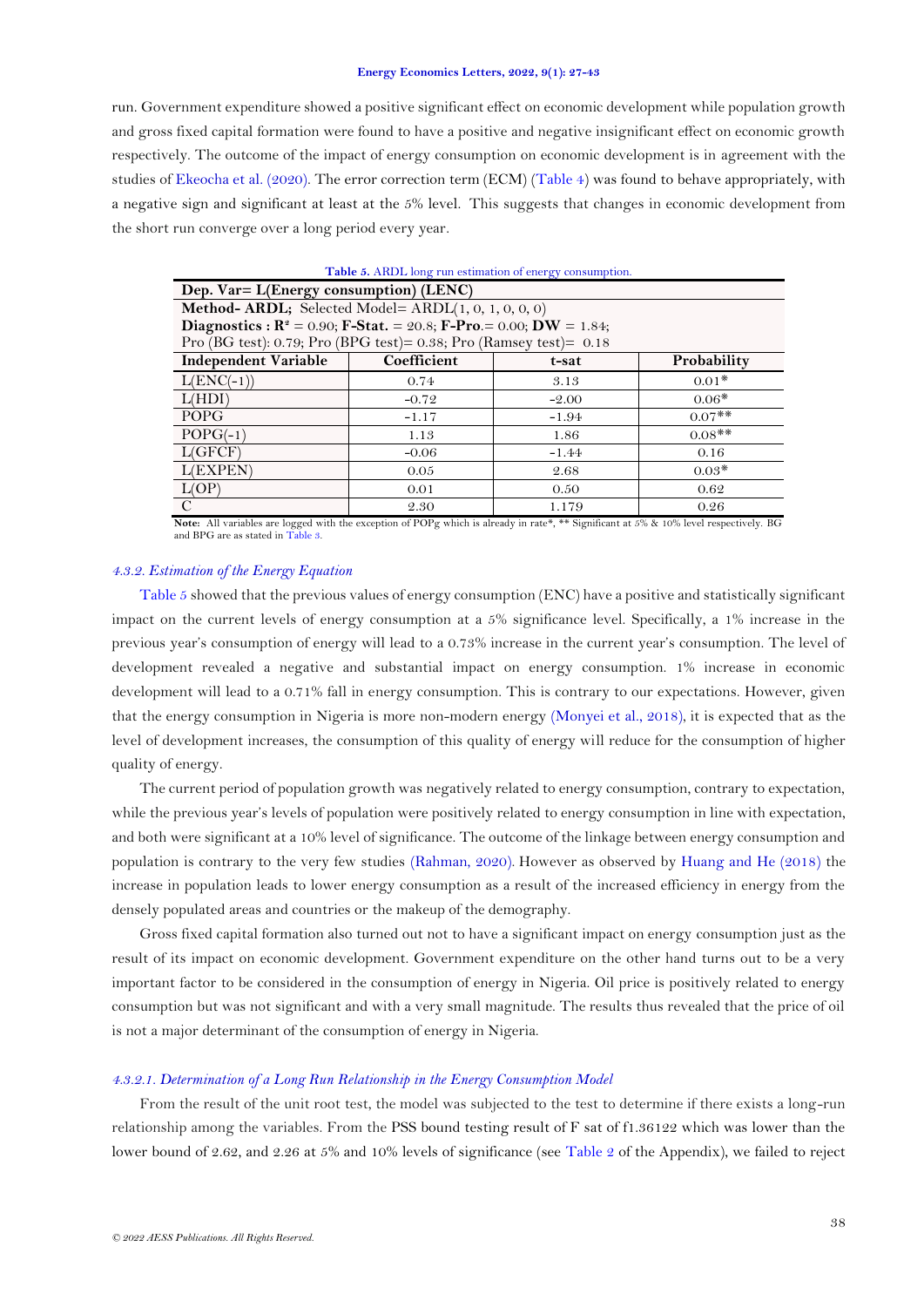the null hypothesis of no long-run relationship existing among the variables of the model. Hence, policy recommendation on the energy consumption model is based on only the long-run estimation.

# **5. POLICY RECOMMENDATIONS AND CONCLUSION**

## *5.1. Policy Implications*

The nexus between economic development and energy consumption given population was examined in this study. Annual data on energy consumption, economic development measured by Human Development Index, and population growth among other variables. The following inference and recommendations were made:

1. The previous level of economic development increases the current level of economic development, however, not significant. Nevertheless, enhancing economic development in Nigeria requires a long-run policy measure.

2. Current and previous levels of energy consumption were found to be significantly related to economic development with a negative impact from the current levels of energy consumption both in the long run and the short run. This is particularly interesting as it shows that economic development cannot be attained in Nigeria without the supply of improved and stable energy. We, thus, counsel for the increase in the quality of energy such as the increase in the supply of electricity, for household cooking gas and solar for green energy. These will increase green industrial activities and increase the level of economic development in Nigeria.

3. As divulged by the result, the current period of population growth negatively and significantly impacts on economic development as expected and energy consumption only in the long run. Thus, we recommend the zealous pursuit of policy population reduction practically employing fertility reduction to enhance economic development.

4. Economic development had a negative substantial impact on energy consumption. Thus, while, it is important for the supply of modern energy for development, it is also important that the income level (development) be pursed affordability of modern energy.

5. Government expenditure was revealed to be a very vital factor in increasing economic development and the amount of energy consumption. As diverged by the result, government expenditure positively and significantly impacts economic development (both long-run and short-run) and energy consumption. Hence, we advocate for an increase in government expenditure, especially on human capital development (education and health). Also, government expenditure on the supply of energy supply (grid supply and other green energy sources) is strongly recommended.

6. Household size was revealed by the result to be negatively related to economic development both in the longrun and in the short-run. This also strengthens the outcome of population development. Hence, we advocate the enforcement of household size control.

7. Oil price which was introduced as a determinant of energy consumption was revealed not to have a significant impact on the consumption of energy in Nigeria. Hence, factors such as the income level of the people have been proven to be increased the consumption of energy to increase in Nigeria.

## **6. CONCLUSION**

Energy is strongly believed to be vital for all economic activities and central to sustainable development. The population is also believed to be the source of human capital for economic development. Hence, it is expected that there is connectivity between energy consumption, population, and economic development. The main objective of this study is to investigate the linkage between population, energy consumption, and economic development in Nigeria. This study has however shown that there is a significant feedback impact between energy consumption and economic development in Nigeria. Population growth was found to be a connecting variable between the two, having a significant impact on energy consumption and economic development. Findings from the study also revealed that there is an important role for government to play in the achievement of economic development in Nigeria which is the use of its pattern of expenditure to increase economic development and consumption of stable and modern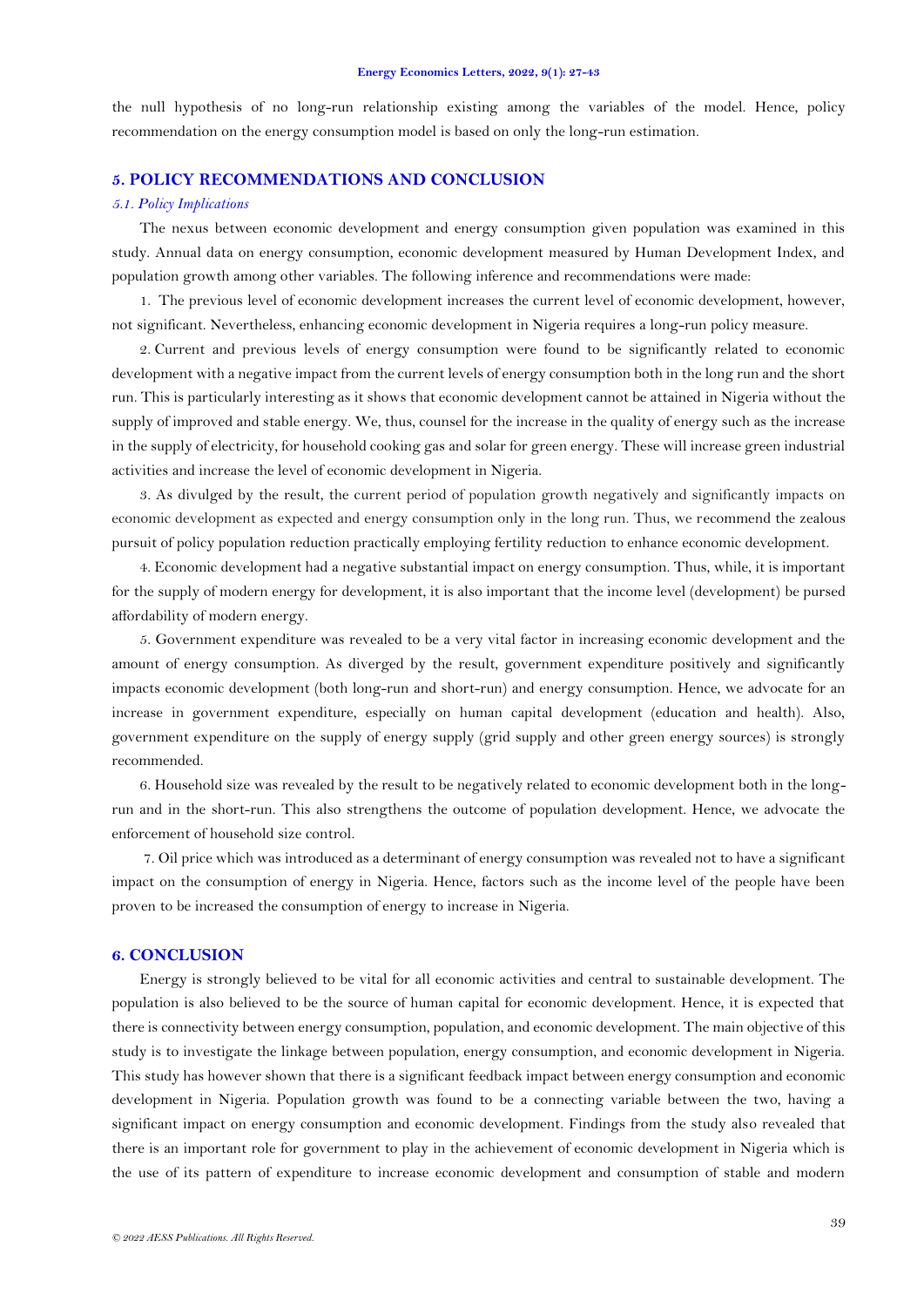energy. It is therefore pertinent for effective population control to be put in place. An increase in the amount and welfare patterned government expenditure is strongly recommended for the achievement of economic development in Nigeria.

**Funding:** This study received no specific financial support.

**Competing Interests:** The authors declare that they have no competing interests.

**Authors' Contributions:** Both authors contributed equally to the conception and design of the study.

# **REFERENCES**

- <span id="page-13-17"></span>Adewole, A. O. (2012). Effect of population on economic development in Nigeria: A quantitative assessment. *International Journal of Physical and Social Sciences, 2*(5), 1-14.
- <span id="page-13-0"></span>Africa Development Bank. (2019). Africa Economic Outlook, 2019. Retrieved from: https:/[/www.icafrica.org/fileadmin/documents/Publications/AEO\\_2019-EN.pdf.](http://www.icafrica.org/fileadmin/documents/Publications/AEO_2019-EN.pdf)
- <span id="page-13-1"></span>Africa Energy Outlook. (2019). World energy outlook special report. Retrieved from: https:/[/www.iea.org/reports/africa-energy](http://www.iea.org/reports/africa-energy-outlook-2019)[outlook-2019.](http://www.iea.org/reports/africa-energy-outlook-2019)
- <span id="page-13-13"></span>Akinlo, A. E. (2008). Energy consumption and economic growth: Evidence from 11 Sub-Sahara African countries. *Energy Economics, 30*(5), 2391-2400.
- <span id="page-13-16"></span>Akomolafe, A. K., & Danladi, J. (2014). Electricity consumption and economic growth in Nigeria: A multivariate investigation. *International Journal of Economics, Finance and Management, 3*(4), 177-182.
- <span id="page-13-11"></span>Amoah, A., Kwablah, E., Korle, K., & Offei, D. (2020). Renewable energy consumption in Africa: the role of economic well-being and economic freedom. *Energy, Sustainability and Society, 10*(1), 1-17.Available at: https://doi.org/10.1186/s13705-020- 00264-3.
- <span id="page-13-9"></span>Antia, A. S., Udo, A. B., & Ikpe, I. K. (2015). A VAR analysis of the relationship between energy consumption and economic growth in Nigeria. *Journal of Economics and Sustainable Development, 6*(12), 1-12.
- <span id="page-13-6"></span>Birchenall, J. A. (2016). Population and development redux. *Journal of Population Economics, 29*(2), 627-656.Available at: https://doi.org/10.1007/s00148-015-0572-x.
- <span id="page-13-14"></span>Central Bank of Nigeria Statistical Bulletin. (2021). Annual statistical bulletin - Central Bank of Nigeria. Retrieved from: https://www.cbn. gov.ng/documents/statbulletin.asp.
- <span id="page-13-8"></span>Ekeocha, P. C., Penzin, D. J., & Ogbuabor, J. E. (2020). Energy consumption and economic growth in nigeria: A test of alternative specifications. *International Journal of Energy Economics and Policy, 10*(3), 369-379.Available at: https://doi.org/10.32479/ijeep.8902.
- <span id="page-13-2"></span>Enerdata. (2021). Nigeria energy information. Retrieved from: https:/[/www.enerdata.net/estore/energy-market/nigeria.](http://www.enerdata.net/estore/energy-market/nigeria)
- <span id="page-13-12"></span>Gbadebo, O. O., & Okonkwo, C. (2009). Does energy consumption contribute to economic performance? Empirical evidence from Nigeria. *Journal of Economics and International Finance, 1*(2), 044-058.
- <span id="page-13-3"></span>Ghali, K. H., & El-Sakka, M. I. (2004). Energy use and output growth in Canada: A multivariate cointegration analysis. *Energy Economics, 26*(2), 225-238.
- <span id="page-13-4"></span>Gozgor, G., Lau, C. K. M., & Lu, Z. (2018). Energy consumption and economic growth: New evidence from the OECD countries. *Energy, 153*, 27-34.Available at: https://doi.org/10.1016/j.energy.2018.03.158.
- <span id="page-13-15"></span>Gujarati, D. N., & Porter, D. C. (2009). *Basic econometrics* (5th ed.). New York: McGraw- Hill.
- <span id="page-13-10"></span>Heidari, H., Katircioğlu, S. T., & Saeidpour, L. (2015). Economic growth, CO2 emissions, and energy consumption in the five ASEAN countries. *International Journal of Electrical Power & Energy Systems, 64*, 785-791.
- <span id="page-13-5"></span>Hinde, A. (1998). Demographic methods. London, United Kingdom. Retrieved from: https:/[/www.bookdepository.com/Demographic-Methods-Andrew-Hinde/9780340718926.](http://www.bookdepository.com/Demographic-Methods-Andrew-Hinde/9780340718926)
- <span id="page-13-7"></span>Hosier, R. H., & Dowd, J. (1987). Household fuel choice in Zimbabwe: An empirical test of the energy ladder hypothesis. *Resources and Energy, 9*(4), 347-361.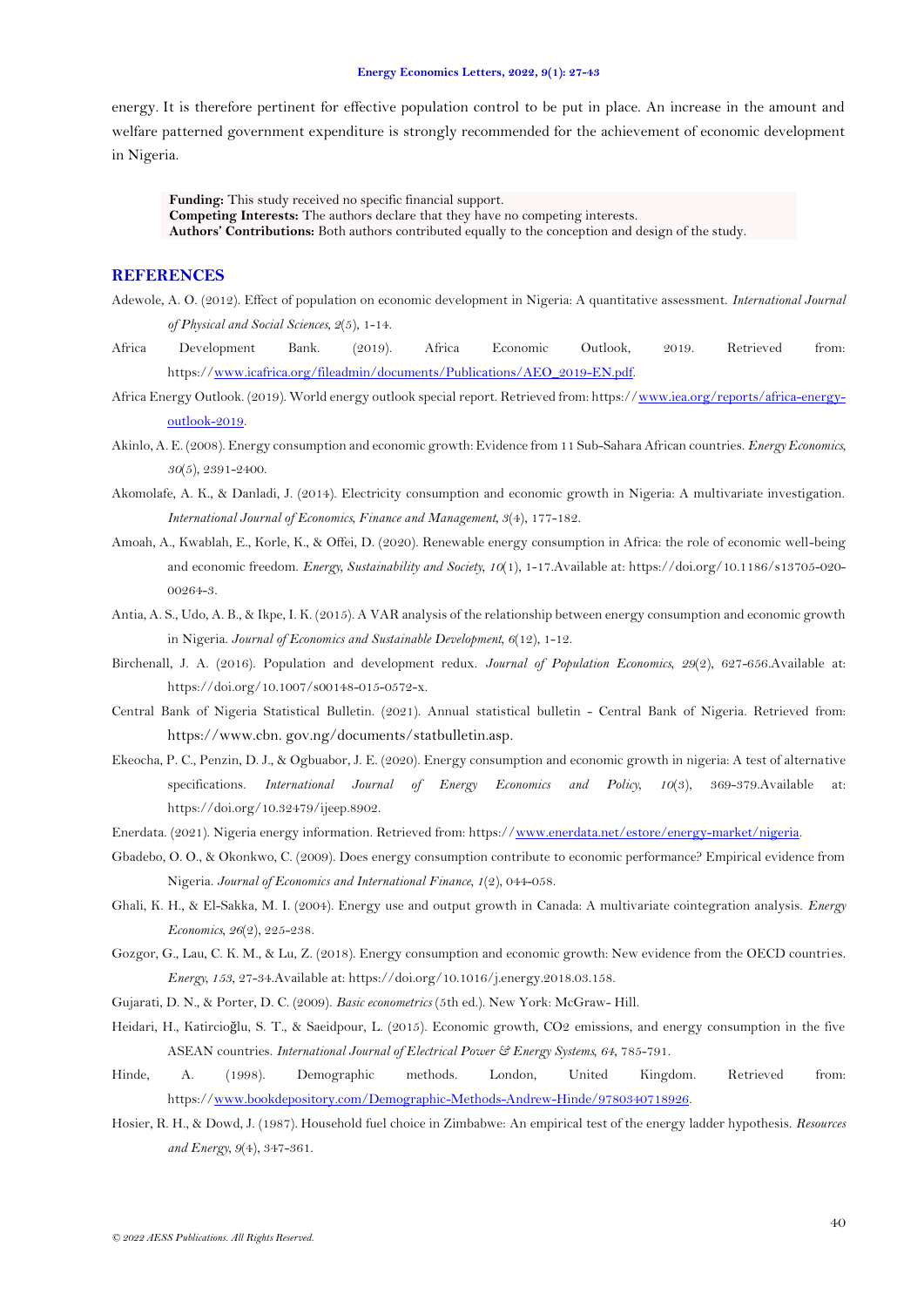- <span id="page-14-3"></span>Huang, H. D., Z., & He, Y. (2018). The effect of population expansion on energy consumption in canton of China: A simulation from computable general equilibrium approach. *International Journal of Engineering Sciences* & Management Research, 5(1), 19-26.
- <span id="page-14-16"></span>Ichoku, H., Agu, C., & Ataguba, J. E.-O. (2012). What do we know about pro-poor growth and regional poverty in Nigeria? *International Journal of Economic Sciences and Applied Research, 5*(3), 147-172.
- <span id="page-14-1"></span>IEA. (2022). Global energy review. Retrieved from: https://iea.blob.core.windows.net/assets/d0031107-401d-4a2f-a48b-9eed19457335/GlobalEnergyReview2021.pdf.
- <span id="page-14-0"></span>Ito, K. (2017). CO2 emissions, renewable and non-renewable energy consumption, and economic growth: Evidence from panel data for developing countries. *International Economics, 151*, 1-6.Available at: https://doi.org/10.1016/j.inteco.2017.02.001.
- <span id="page-14-9"></span>Keppler, J. H. (2007). Causality and cointegration between energy consumption and economic growth in developing countries In: Keppler, J.H., Bourbonnais, R., Girod, J., editors. The econometrics of energy Systems (pp. 75-97). New York: Palgrave Macmillan.
- <span id="page-14-12"></span>Khan, M. K., Khan, M. I., & Rehan, M. (2020). The relationship between energy consumption, economic growth and carbon dioxide emissions in Pakistan. *Financial Innovation, 6*(1), 1-13.Available at: https://doi.org/10.1186/s40854-019-0162-0.
- <span id="page-14-6"></span>Klasen, S., & Santos-Silva, M. (2018). Gender inequality as a barrier to economic growth: A review of the theoretical literature, Courant research centre: Poverty, equity and growth. Discussion Papers, No. 252, Courant Research Centre Poverty, Equity and Growth, Göttingen.
- <span id="page-14-8"></span>Leach, G. (1992). The energy transition. *Energy Policy, 20*(2), 116-123.
- <span id="page-14-2"></span>Macrotrend. (2022). Nigeria GDP Per Capita 1960-2022. Retrieved from https:/[/www.macrotrends.net/countries/NGA/nigeria/gdp-per-capital.](http://www.macrotrends.net/countries/NGA/nigeria/gdp-per-capital)
- <span id="page-14-17"></span>Monyei, C. G., Adewumi, A. O., Obolo, M. O., & Sajou, B. (2018). Nigeria's energy poverty: Insights and implications for smart policies and framework towards a smart Nigeria electricity network. *Renewable and Sustainable Energy Reviews, 81*, 1582- 1601.Available at: https://doi.org/10.1016/j.rser.2017.05.237.
- <span id="page-14-11"></span>Mustapha, A. M., & Fagge, A. M. (2015). Energy consumption and economic growth in Nigeria: A causality analysis. *Journal of Economics and Sustainable Development, 6*(13), 42-53.
- <span id="page-14-7"></span>Njiru, C. W., & Letema, S. C. (2018). Energy poverty and its implication on standard of living in Kirinyaga, Kenya. *Journal of Energy*.
- <span id="page-14-14"></span>Nwani, S. E., & Osuji, E. (2020). Poverty in Sub-Saharan Africa: The dynamics of population, energy consumption and misery index. *International Journal of Management, Economics and Social Sciences (IJMESS), 9*(4), 247-270.
- <span id="page-14-4"></span>Nyiwul, L. (2017). Economic performance, environmental concerns, and renewable energy consumption: drivers of renewable energy development in Sub-Sahara Africa. *Clean Technologies and Environmental Policy, 19*(2), 437-450.
- <span id="page-14-13"></span>Odugbesan, J. A., & Rjoub, H. (2020). Relationship among economic growth, energy consumption, CO2 emission, and urbanization: Evidence from MINT countries. *Sage Open, 10*(2), 2158244020914648.
- <span id="page-14-18"></span>Ogbeide-Osaretin, E. N., & Orhewere, B. (2020). Population growth, gender inequality and economic development in Nigeria. *Izvestiya, 64*(1), 47-64.
- <span id="page-14-5"></span>Ogbeide-Osaretin, E. N. (2021). Analysing energy consumption and poverty reduction nexus in Nigeria. *International Journal of Sustainable Energy, 40*(5), 477-493.Available at: https://doi.org/10.1080/14786451.2020.1815744.
- <span id="page-14-19"></span>Ogwumike, F. O., & Ozughalu, U. M. (2016). Analysis of energy poverty and its implications for sustainable development in Nigeria. *Environment and Development Economics, 21*(3), 273-290.
- <span id="page-14-10"></span>Okoligwe, N. E., & Ihugba, O. A. (2014). Relationship between electricity consumption and economic growth: Evidence from Nigeria 1971- 2012. *Academic Journal of Interdisciplinary Studies, 3*(5), 137-152.
- <span id="page-14-15"></span>Okwanya, I., & Abah, P. O. (2018). Impact of energy consumption on poverty reduction in Africa. *CBN Journal of Applied Statistics (JAS), 9*(1), 105-139.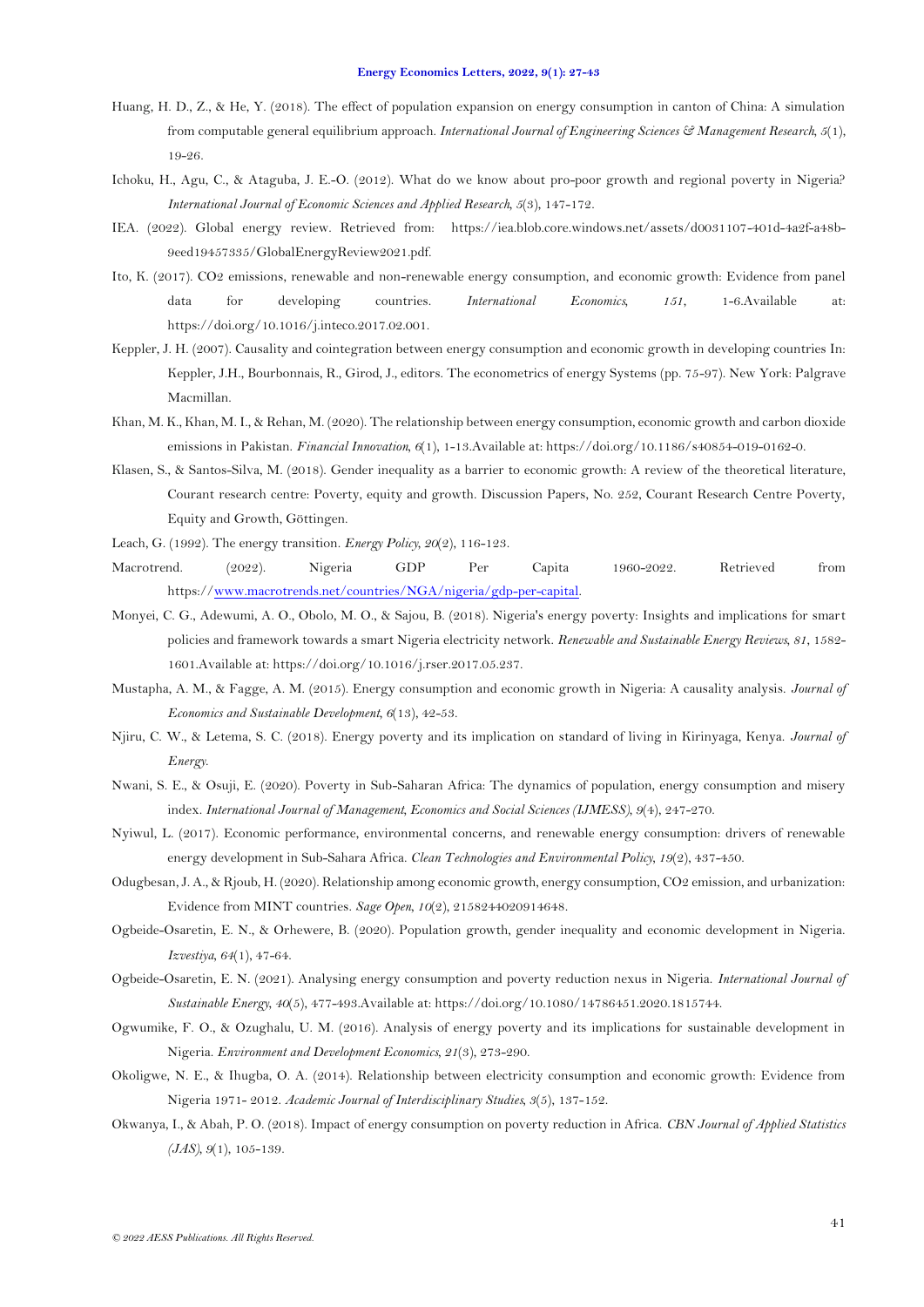- <span id="page-15-13"></span>Olayeni, O. R. (2012). Energy consumption and economic growth in sub-Saharan Africa: An asymmetric cointegration analysis. *International Economics, 129*, 99-118.Available at: https://doi.org/10.1016/s2110-7017(13)60050-5.
- <span id="page-15-17"></span>Onwuka, E. C. (2006). Another look at the impact of Nigeria's growing population on the country's development. *African Population Studies, 21*(1), 1-18.
- <span id="page-15-10"></span>Ouedraogo., N. S. (2013). Energy consumption and economic growth: Evidence from the economic community of West African States (ECOWAS). *Energy Economics, 36*, 637-647.Available at: https://doi.org/10.1016/j.eneco.2012.11.011.
- <span id="page-15-4"></span>Rahman, M. M. (2020). Exploring the effects of economic growth, population density and international trade on energy consumption and environmental quality in India. *International Journal of Energy Sector Management, 14*(6), 1177-1203.
- <span id="page-15-11"></span>Sebri, M., & Ben-Salha, O. (2014). On the causal dynamics between economic growth, renewable energy consumption, CO2 emissions and trade openness: Fresh evidence from BRICS countries. *Renewable and Sustainable Energy Reviews, 39*, 14- 23.
- <span id="page-15-5"></span>Shahbaz, M., & Lean, H. H. (2012). Does financial development increase energy consumption? The role of industrialization and urbanization in Tunisia. *Energy Policy, 40*, 473-479.
- <span id="page-15-12"></span>Solow, R. M. (1956). A contribution to the theory of economic growth. *The Quarterly Journal of Economics, 70*(1), 65-94.Available at[: http://piketty.pse.ens.fr/files/Solow1956.pdf.](http://piketty.pse.ens.fr/files/Solow1956.pdf)
- <span id="page-15-16"></span>Statista. (2022). Number of usual members of households in Nigeria in 2019 by area. Retrieved from: https:/[/www.statista.com/statistics/1124435/household-structure-in-nigeria-by-area.](http://www.statista.com/statistics/1124435/household-structure-in-nigeria-by-area)
- <span id="page-15-6"></span>Tariq, G., Huaping, S., Haris, M., & Yusheng, K. (2018). Energy consumption and economic growth: Evidence from four developing countries. *American Journal of Multidisciplinary Research, 7*(1), 100-107.
- <span id="page-15-9"></span>To, H., Wijeweera, A., & Charles, M. B. (2013). Energy consumption and economic growth: The case of Australia. Retrieved from: https:/[/www.murdoch.edu.au/School-of-Business-and-Governance/\\_document/Australian-Conference-of-](http://www.murdoch.edu.au/School-of-Business-and-Governance/_document/Australian-Conference-of-Economists/Energy-consumption-and-economic-growth.pdf)[Economists/Energy-consumption-and-economic-growth.pdf.](http://www.murdoch.edu.au/School-of-Business-and-Governance/_document/Australian-Conference-of-Economists/Energy-consumption-and-economic-growth.pdf)
- <span id="page-15-8"></span>Todaro, M. P., & Smith, S. C. (2011). *Economic development* (11th ed.). Harlow: Addison-Wesley.
- <span id="page-15-2"></span>UNDP. (2019). Human development report 2019. Retrieved from[: http://hdr.undp.org/en/reports/global/hdr2019.](http://hdr.undp.org/en/reports/global/hdr2019)
- <span id="page-15-1"></span>United Nation Development Report. (2020). Human development report 2020. Retrieved from: https://hdr.undp.org/sites/default/files/Country-Profiles/NGA.pdf.
- <span id="page-15-7"></span>Vo, D. H. (2021). Renewable energy and population growth for sustainable development in the Southeast Asian countries. *Energy, Sustainability and Society, 11*(1), 1-15.Available at: https://doi.org/10.1186/s13705-021-00304-6.
- <span id="page-15-14"></span>Wolde-Rufael, Y. (2009). Energy consumption and economic growth: The experience of African countries revisited. *Energy Economics, 31*(2), 217-224.
- <span id="page-15-15"></span>World Bank. (2020). World development indicators. Retrieved from: https://databank.worldbank.org/source/worlddevelopment-indicators.
- <span id="page-15-3"></span>World Bank. (2022). Access to clean flues and technologies for cooking (%of population)-Sub-Sahara Africa. Retrieved from: https://data.worldbank.org/indicator/EG.CFT.ACCS.ZS?locations=ZG.
- <span id="page-15-0"></span>Worldometer. (2022). Nigeria population. Retrieved from: https:/[/www.worldometers.info/world-population/nigeria-population.](http://www.worldometers.info/world-population/nigeria-population)